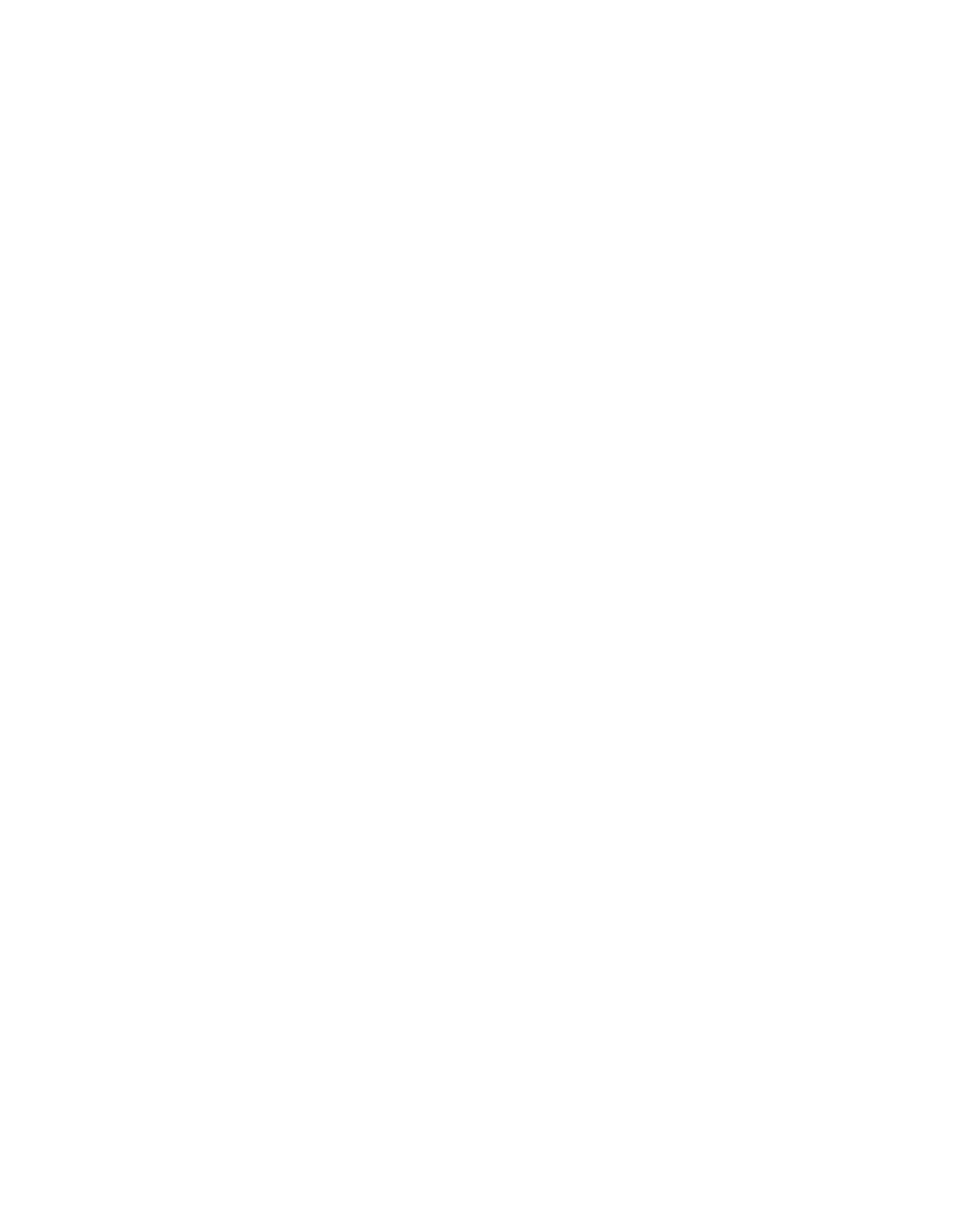# ESSENTIAL QUESTION 1: WHY SHOULD WE CARE A B O U T L A K E W I N N I P E G ?

# **Introduction**

Lake Winnipeg is the sixth largest freshwater body in Canada. Approximately 25 percent of the Manitoba population lives on or around the lake, and many more spend their summer at nearby cottages and campgrounds. Due to the enormous size of the lake, its physical characteristics, and its economic and recreational uses, it is undergoing some changes. This section of the resource helps students understand why the lake is important to them by exploring their own environmental ethics, reviewing characteristics of watersheds, and deciding how they would "grade" the efforts to protect Lake Winnipeg.

# Resources to Plan Your Teaching

Duguid, Terry, & Norm Brandson. *Restoring the Health of Lake Winnipeg, Technical Annex, Canada's Sixth Great Lake*. Winnipeg, MB: Lake Winnipeg Implementation Committee, 2005. Available online at <http://manitobawildlands.org/water\_lakewpg.htm>. Please refer to pages 2–8 of this resource. [You may wish to have the](http://manitobawildlands.org/water_lakewpg.htm) students read these pages as well.

Postel, S., L. Mastny, & Worldwatch Institute. *Liquid Assets: The Critical Need to Safeguard Freshwater Ecosystems*. Washington, DC: Worldwatch Institute, 2005.

Schindler, D.W., & J.R. Vallentyne. *The Algal Bowl: Overfertilization of the World's Freshwaters and Estuaries.* Edmonton, AB: University of Alberta Press, 2008.

UNESCO, & World Water Assessment Programme (United Nations). *Water: A Shared Responsibility* [Table of contents only]. United Nations Educational Berghahn Books, 2006. Available online at <www.loc.gov/catdir/toc/fy0710/2006299804.html> and [<http://unesdoc.unesco.org/images/0014/001454/](http://www.loc.gov/catdir/toc/fy0710/2006299804.html)145405E.pdf>.

[Wall-sized maps displaying Canada's watershed](http://unesdoc.unesco.org/images/0014/001454/145405E.pdf) *(Discover Canada's Watershed Map*), are available by contacting Anne MacDiarmid, ESD Consultant for Manitoba Education, Telephone: 204-945-6943, Toll-Free: 1-800-282-8069, ext 6943, Email: <[anne.macdiarmid@gov.mb.ca](mailto:anne.macdiarmid@gov.mb.ca)>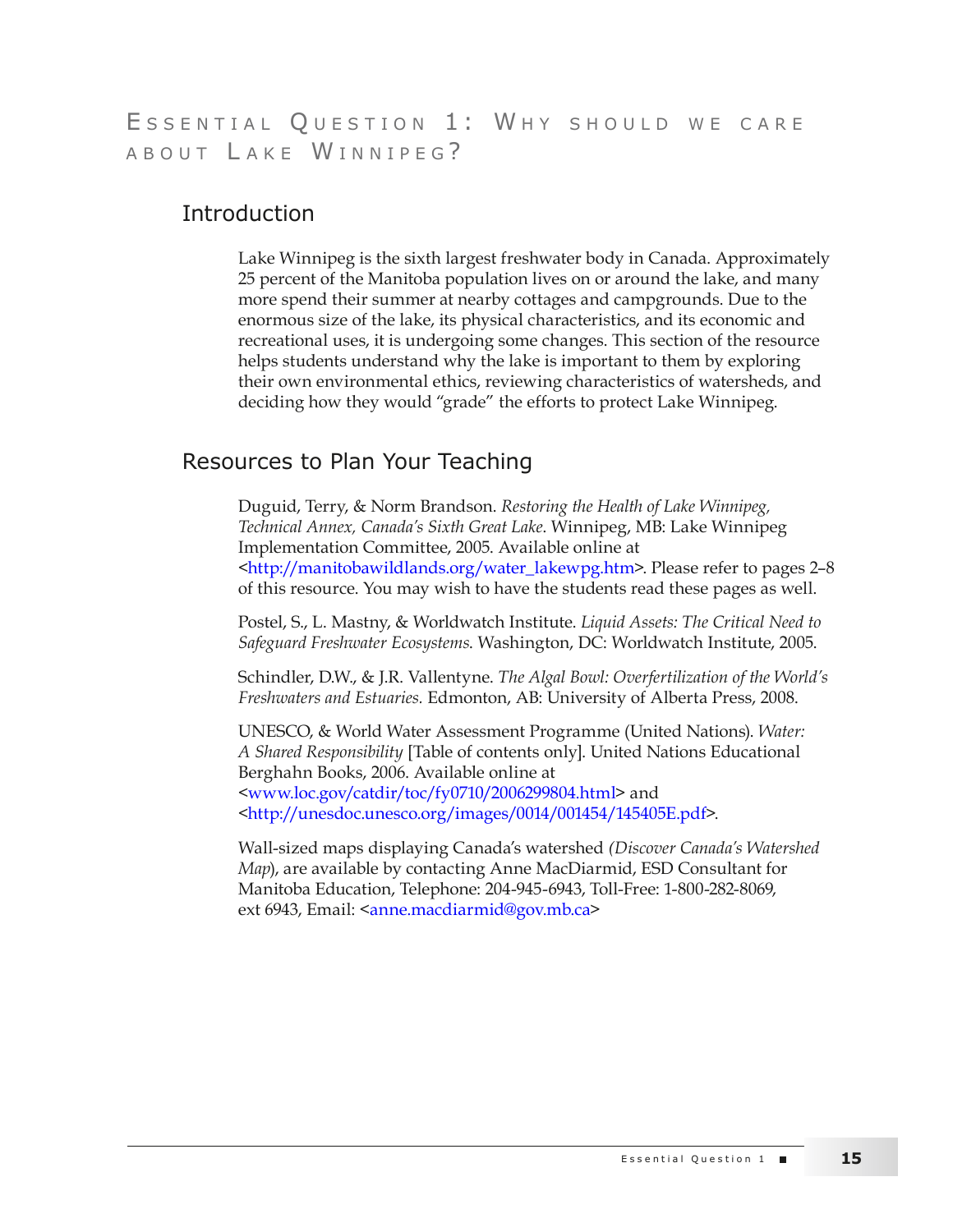**Notes**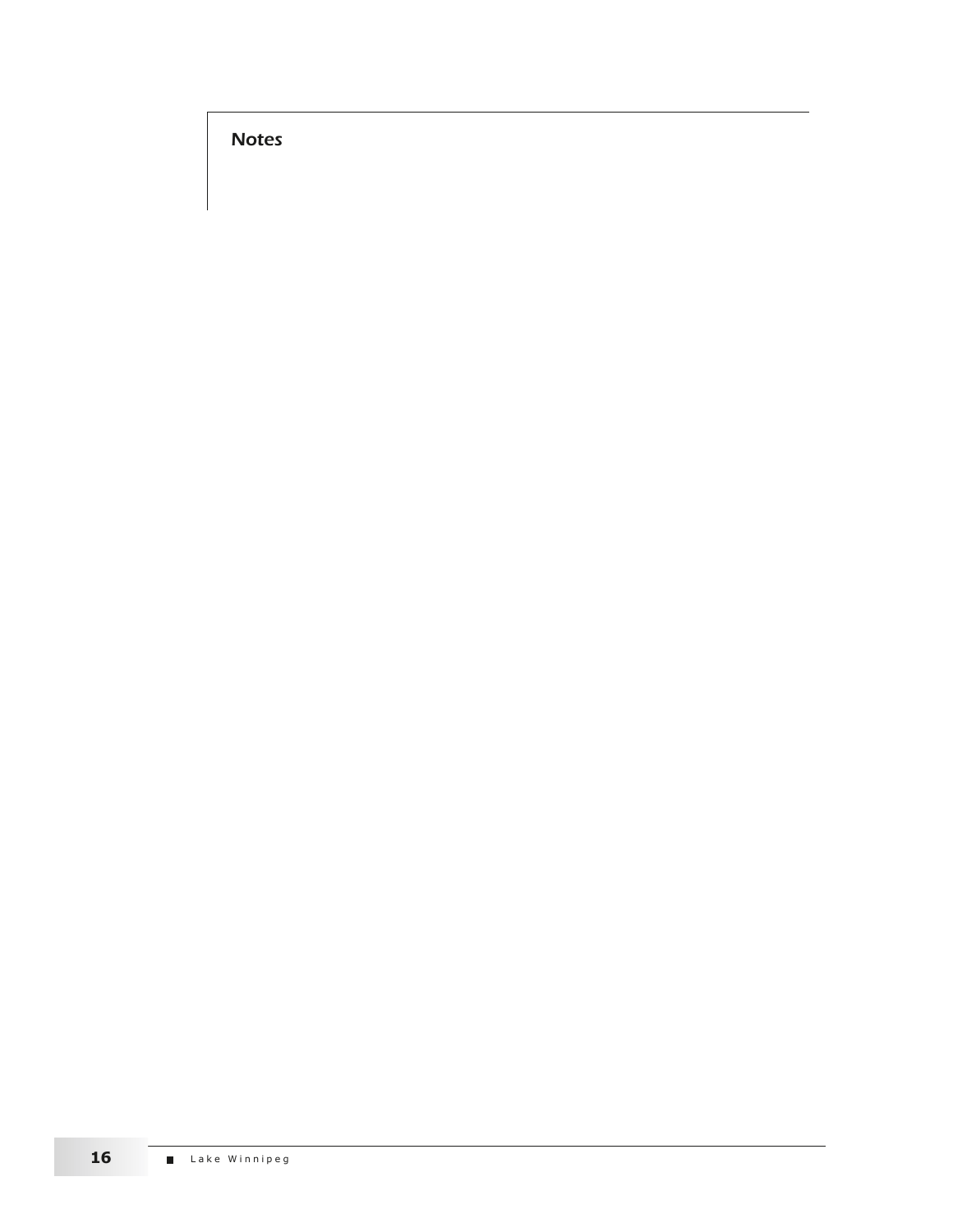# Lesson: Beautiful Lake Winnipeg! A Conservation Ethic

# Specific Learning Outcomes

- **SLO B2**: Recognize that decisions reflect values, and consider their own values and those of others when making a decision. *Examples: maintaining/ preserving the environment, generating wealth, maintaining personal and economic freedoms, maintaining health and well-being…*
- **SLO C19**: Elicit, clarify, and respond to questions, ideas, and diverse points of view in discussions.
- **SLO D2**: Integrate knowledge from various disciplines beyond the natural sciences, as necessary, in order to complement and represent the scientific world view. *Examples: the arts, mathematics, language arts, social studies…*

#### **Introduction**

In this lesson, students will look at how their own decisions reflect their values in terms of environmental conservation.

#### **Objectives**

Students will identify their own environmental ethics in the context of Lake Winnipeg geography.

#### Teacher Background

There are various justifications for why it's important to protect the environment. These environmental beliefs may be based in the ecological, social, spiritual, or economic significance a space or place has; it might also be a combination of these viewpoints. Alternatively, these values may be further categorized as utilitarian, ecological, aesthetic, moral, or spiritual. These are all part of a new discipline called *environmental ethics*.

**Utilitarian perspectives** view the environment as a necessity for survival, and often include justifications that argue that the environment should be conserved for survival and economic benefit.

**Ecological perspectives** view the environment as a contributor to specific functions that are necessary for the persistence of life.

**Aesthetic perspectives** view the environment as beautiful and that beauty is of profound importance and value to people.

**Moral perspectives** view the environment as having a right to exist and that it is our moral obligation to protect and conserve it.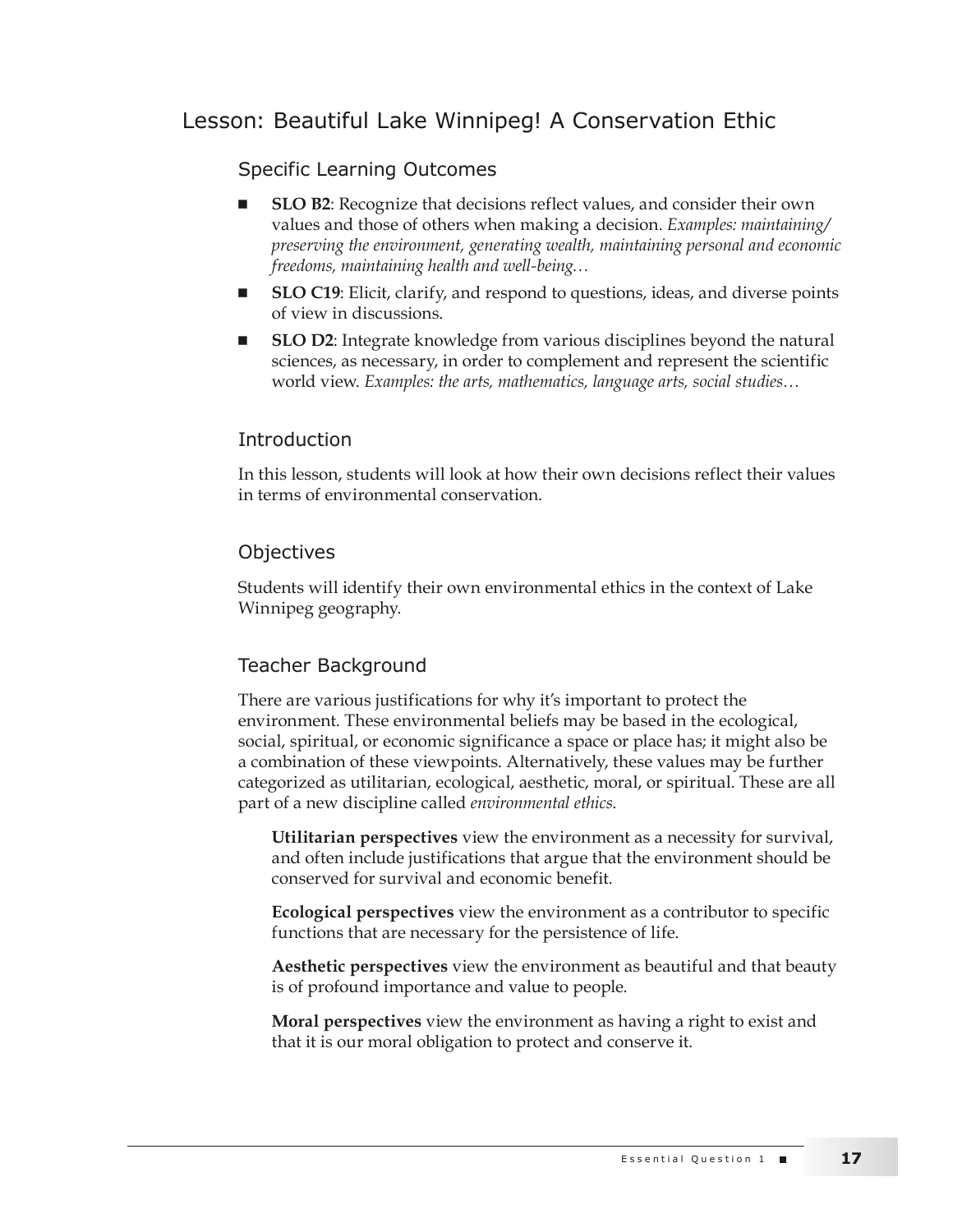**Spiritual perspectives** view the environment as a creation that must be respected and preserved.

**Aboriginal perspectives** are diverse and can be looked at individually, such as in the following quotation: "teachings describe the relations all around—animals, fish, trees, and rocks—as our brothers, sisters, uncles, and grandpas. Our relations to each other, our prayers whispered across generations to our relatives, are what bind our cultures together. The protection, teachings, and gifts of our relatives have for generations preserved our families. These relations are honored in ceremony, song, story and life that keep relations close—to buffalo, sturgeon, salmon, turtles, bears, wolves and panthers. These are our older relatives—the ones who came before and taught us how to live. Their obliteration by dams, guns, and bounties is an immense loss to Native families and cultures. Their absence may mean that a people sing to a barren river, a caged bear, or buffalo far away. It is the struggle to preserve that which remains and the struggle to recover that characterizes much of Native environmentalism. It is these relationships that industrialism seeks to disrupt."

LaDuke, Winona. *All Our Relations, Native Struggles for Land and Life.* Cambridge, MA: South End Press, 1999.

#### Resources to Plan Your Teaching

#### **Environmental Ethics**

- <sup>Q</sup> "The Voice of the Lake, part 1 and part 2." *The Sharing Circle* (season 14, episodes 16 and 17): These episodes document the journey of a high school music teacher who was commissioned to create a musical composition to heal Lake Winnipeg. These episodes involve the personal journey of the teacher in finding his Aboriginal identify while creating the composition. This story provides one example of a spiritual ethic.
- Santa Clara University, the Jesuit University in Silicon Valley, Ethics Department: This site provides 12 short environmental ethics lessons. The background information could be useful. Available online at [<www.scu.edu/ethics/practicing/focusareas/environmental\\_ethics>](http://www.scu.edu/ethics/practicing/focusareas/environmental_ethics).
- Environmental Ethics, compiled by Prof. Ron Epstein: Available online at [<http://online.sfsu.edu/~rone/Environ/Enviroethics.htm](http://online.sfsu.edu/~rone/Environ/Enviroethics.htm)>.

#### **Pictures of the Lake Winnipeg Region**

<sup>Q</sup> Geological Survey of Canada: The above link provides pictures of the following locations in and around Lake Winnipeg: Grand Beach, Sandy Bar, Netley Marsh lagoon, Limestone Bay, Grand Marais, and Willow Point. Available online at <[http://gsc.nrcan.gc.ca/landscapes/provinces\\_e.php?Sele](http://gsc.nrcan.gc.ca/landscapes/provinces_e.php?SelectedProvince=&SelectedGlossary=&SelectedKeyworda=Lake+Winnipeg&SelectedKeywordb=&SelectedKeywordc=&SelectedKeywordd) [ctedProvince=&SelectedGlossary=&SelectedKeyworda=Lake+Winnipeg&Sel](http://gsc.nrcan.gc.ca/landscapes/provinces_e.php?SelectedProvince=&SelectedGlossary=&SelectedKeyworda=Lake+Winnipeg&SelectedKeywordb=&SelectedKeywordc=&SelectedKeywordd) [ectedKeywordb=&SelectedKeywordc=&SelectedKeywordd>](http://gsc.nrcan.gc.ca/landscapes/provinces_e.php?SelectedProvince=&SelectedGlossary=&SelectedKeyworda=Lake+Winnipeg&SelectedKeywordb=&SelectedKeywordc=&SelectedKeywordd).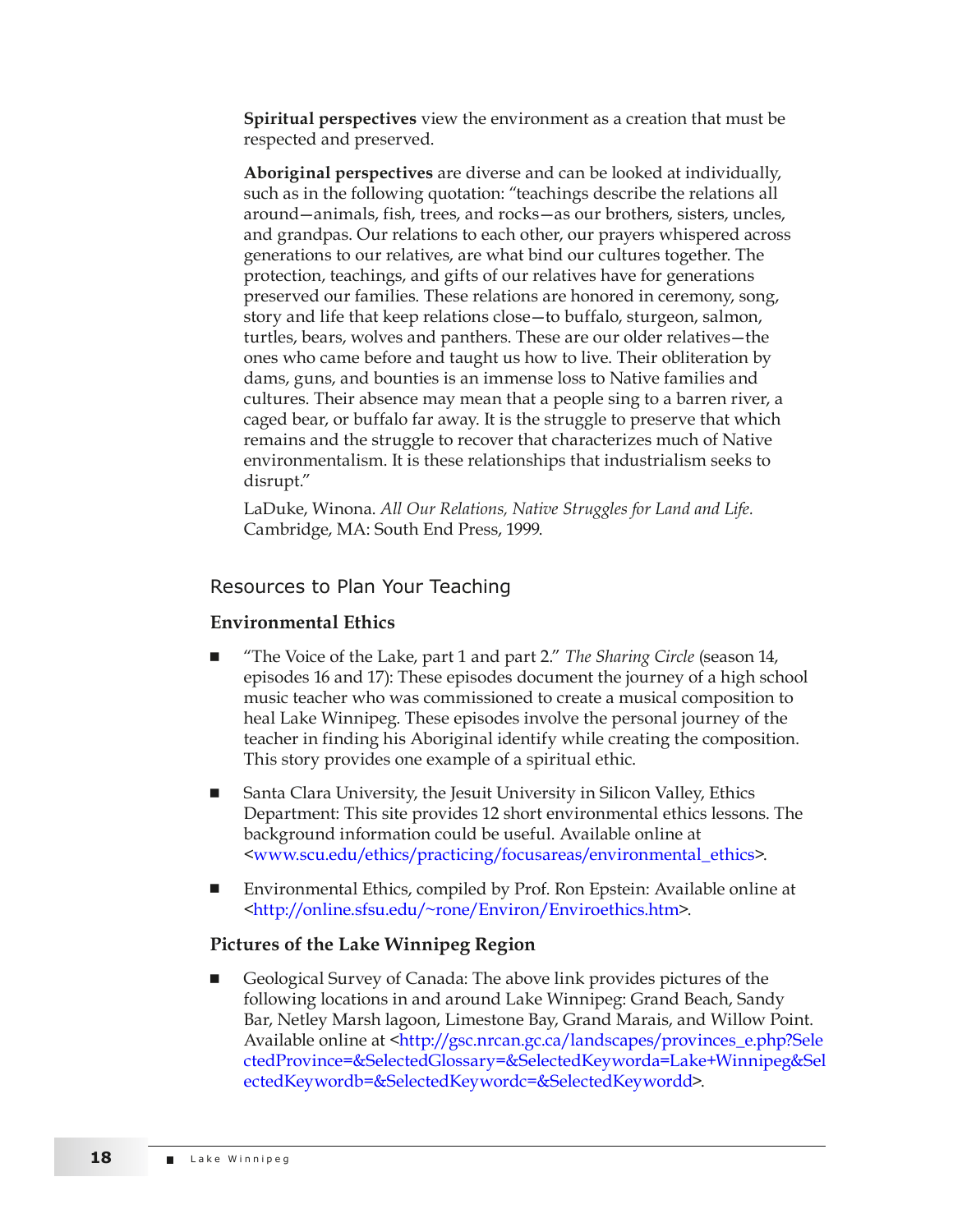- <sup>Q</sup> Canadian Parks and Wilderness (CPAWS), Manitoba Chapter: Canadian Parks and Wilderness (CPAWS) is a national Canadian environmental organization working to protect our natural areas through grassroots efforts. The CPAWS site provides many photographs of the Lake Winnipeg region. These can be found in the site's "photo galleries" drop-down menu. Available online at <[www.cpawsmb.org](http://www.cpawsmb.org)>.
- Wilderness Committee (WC), Manitoba Chapter: The Wilderness Committee works throughout Canada to preserve wilderness species and areas through public education, research, and grassroots campaigns. The WC site offers a photo gallery of various places in the Lake Winnipeg region, including photos of some of the issues affecting Lake Winnipeg, such as clear-cut l[ogging. Available online at <www.](http://www.wildernesscommittee.mb.ca)wildernesscommittee.mb.ca>.

#### The Three A's

**Activate:** Ask students whether they have considered why they are interested in learning about environmental stewardship. Have them write down their primary reason(s) for wanting to learn about Lake Winnipeg.

**Acquire and Apply:** Watch the video *Lake Winnipeg's Paradise Beaches* by George Siamandas. This video can be purchased through Prairie Public Television at <http://archive.prairiepublic.org/features/beaches/index.htm> or borrowed fro[m the Winnipeg Public Library \(VHS 917.1272\). A video script](http://archive.prairiepublic.org/features/beaches/index.htm) is available online at Winnipeg-based photographer George Siamandas' website at <http://siamandas.ca/wp1/?page\_id=68>. Follow this page's link or visit <w[ww.siamandas.com> to find many gorg](http://siamandas.ca/wp1/?page_id=68)eous photos of Lake Winnipeg [attached to a poem entit](http://www.siamandas.com)led "The Many Moods of Lake Winnipeg" by George Siamandas. The poem and photos are found under the website's photo gallery "Lake Moods" section. Alternatively, select a few YouTube clips that represent a variety of views about Lake Winnipeg.

Have students point out the landscape features in the film that they found appealing and unique. Introduce students to some of the defining features of the greater Lake Winnipeg basin by passing around some sample photos. Ask students what they think and feel when they look at the photos. Have students write down reasons for why they think these sites should be protected or conserved.

#### Probing Questions

- 1. Are there more photos of destruction or of landscapes that appear intact?
- 2. Which do they think would be more effective in stating their viewpoint?
- 3. What percentage of the class pictures are of land, animals, and water?
- 4. What do students identify and connect with? Why?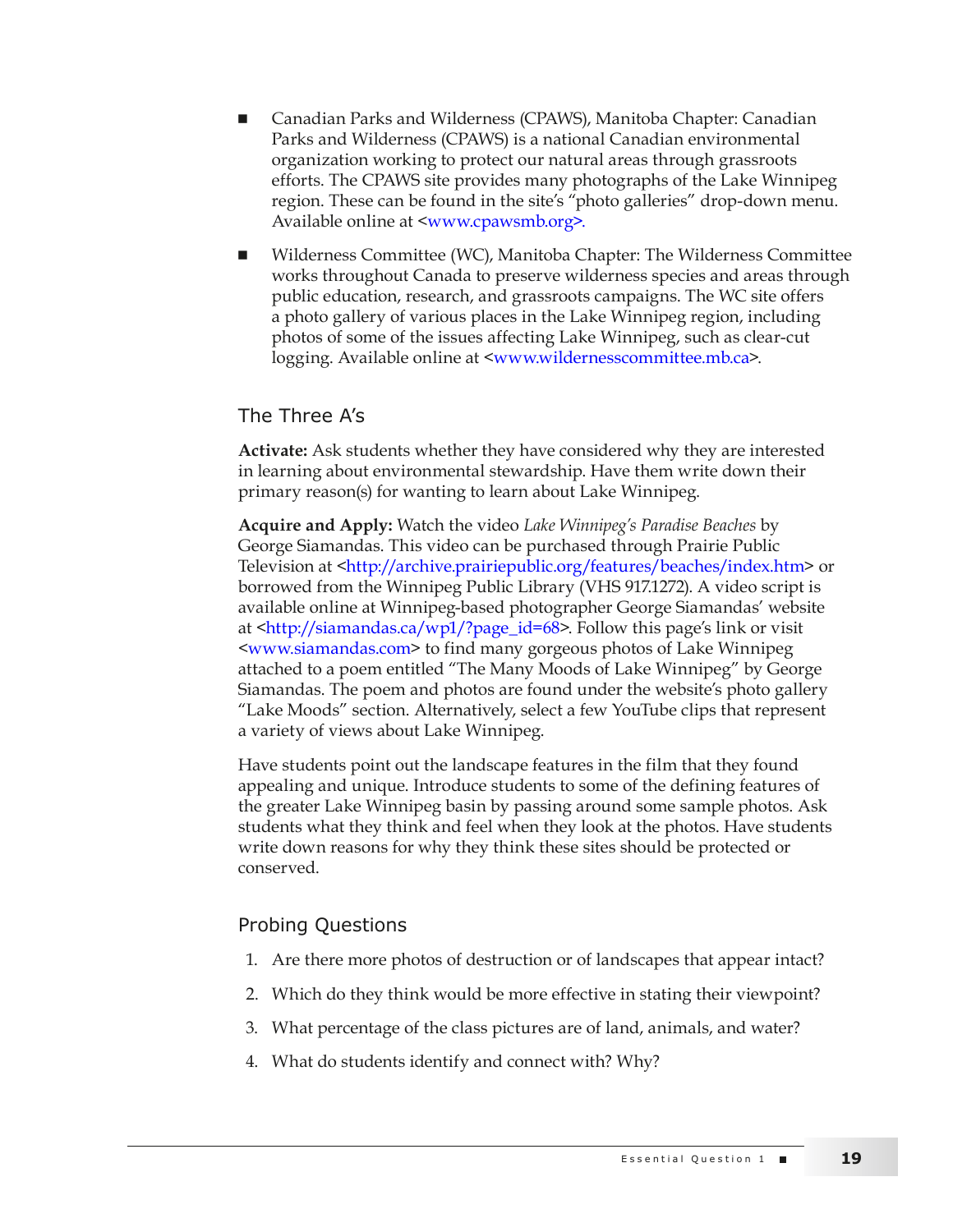5. Do we need environmental ethics for conservation?

Using the videos, photos, and student-provided reasons as a context, present to students the various moral justifications for protecting the environment. Discuss the various environmental justifications. Have students evaluate their own reasons for protecting Lake Winnipeg using different ethical perspectives. Hold a discussion with students. Do they share similar views?

Split students into five groups and provide each group with one article, a section of an article, or a quote. Have students read the material and decide the perspective the author uses to make his or her point (see samples provided). Student groups can present their opinion to the rest of the class.

Have students find two photos that they feel represent their ethic for environmental protection. Ask students to write a letter (e.g., poetry, prose, academic writing, etc.) using this perspective to an individual of their choice on the back of the card. The letter should identify why the lake is important to them. Have students email/mail the cards to other classmates or an individual of their choice to initiate further discussion on identifying views and how others interpret protection.

#### Assessment

Assessment *for* Learning: Provide students with feedback on their participation in the discussion. Ask students to submit an exit slip that describes the environmental ethic they agree with the most.

Assessment *of* Learning: Assess students on the clarity of their letter using the following criteria:

- 1. Identifies why Lake Winnipeg is important to him or her
- 2. Clearly identifies the ethic depicted in the postcard
- 3. Provides a justification for assigning the ethics to the picture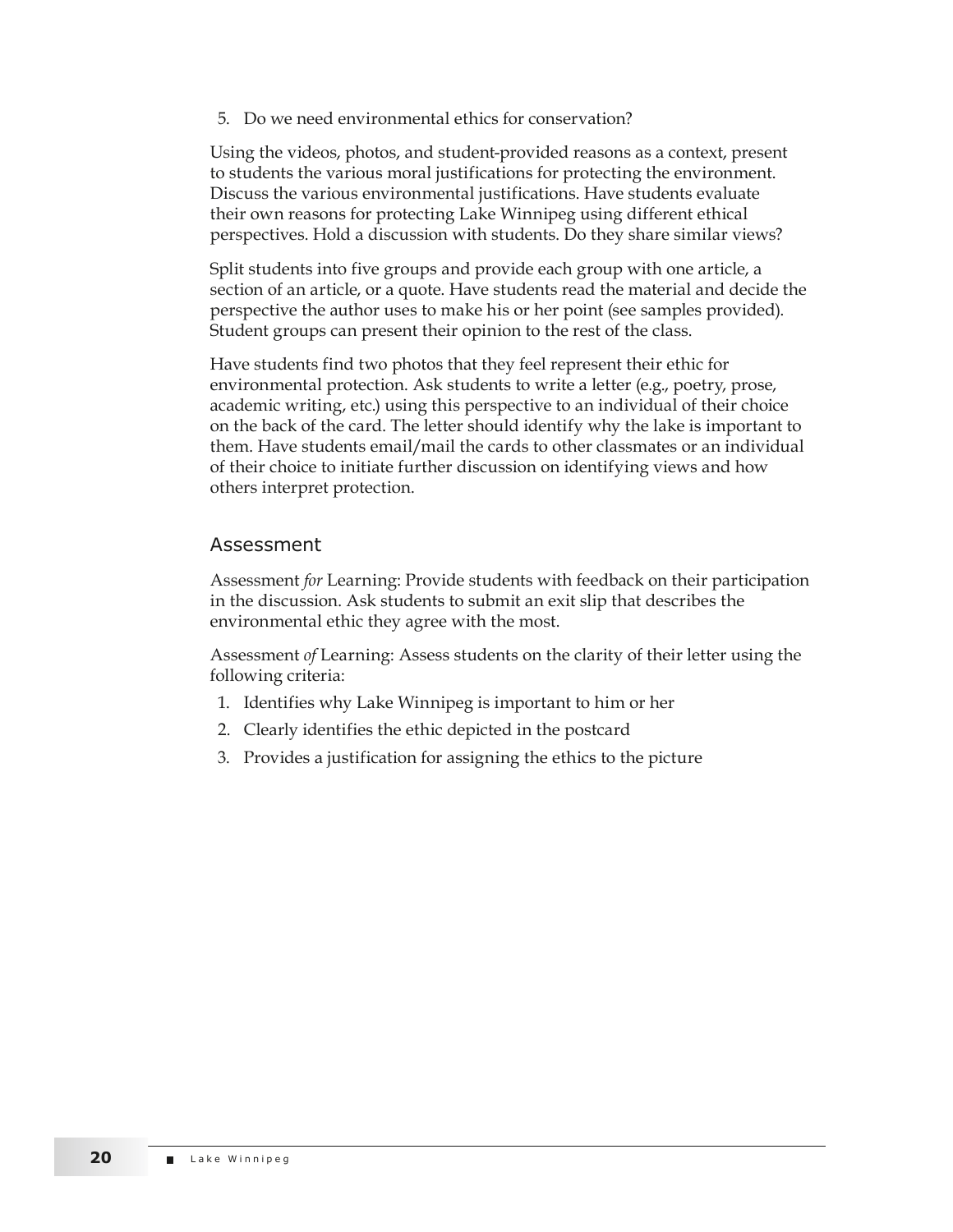#### Response Pieces

#### **Example 1**

"With its beautiful beaches and wide open waters, Lake Winnipeg is one of Manitoba's greatest freshwater resources. The world's 10th largest freshwater lake plays a critical role in tourism, recreation, commercial and sport fisheries, and hydroelectric generation in Manitoba. The lake is home to abundant aquatic life including fish, invertebrates, and plants. Over 23,000 permanent residents live in 30 communities along the shores of Lake Winnipeg. Lake Winnipeg's world-class beaches attract many visitors to the province and opportunities for swimming, paddling, sailing, and windsurfing can be found on the east and west shores. Each year, approximately 800 commercial fishers operate on Lake Winnipeg, catching a variety of species including world-class pickerel, goldeye, sauger, whitefish, plus others. Sport anglers find many places to drop a line while enjoying the lake's beauty. Lake Winnipeg is also the world's third largest reservoir, generating hydroelectric power for all Manitobans."

Manitoba Water Stewardship, retrieved from <[www.gov.mb.ca/waterstewardship/water\\_quality/lake\\_winnipeg/index.html>](http://www.gov.mb.ca/waterstewardship/water_quality/lake_winnipeg/index.html).

*(continued)*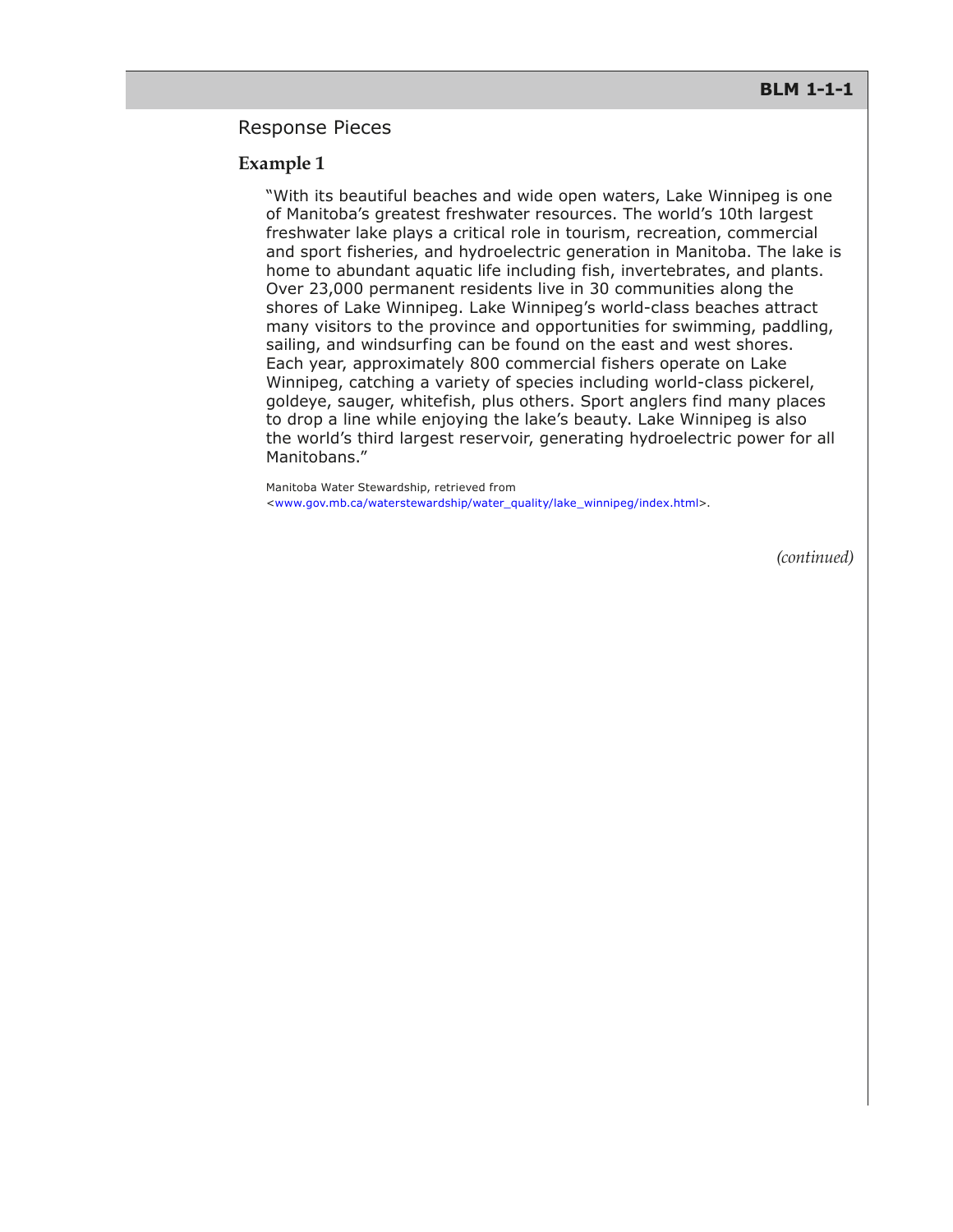#### **BLM 1-1-1 (continued)**

#### **Example 2**

lake winnipeg in april

the earth shivers beneath snow and frozen stone cherry branches bend sharp and brittle against the azure of manitoba sky winter's freeze has penetrated much too deeply inside my soul the april sun moves low on the horizon and whispers *you will be sufficient for all that comes to you* my boots trample the brown withered leaves of the blue flag iris *greek goddess of the rainbow* i am it's seed tiny enough to be insignificant tiny enough to have lost the ancient memory, the push into the cool moist soil, the warmth of sun the softening of rain the reaching down of roots the reaching up of leaves and flowers i stumble on toward the lake slipping on cold and slush i am the bud on the wild cherry bush tightly wound and wounded my first small birthing breath is mostly foolhardy faith and yet the swelling grows within and i can almost taste soft color, beauty, fragrance i am a drop of water one of billions in this lake frozen into mute expanse from somewhere deep inside i hear a first clear crystal note a rumbling a rushing all around and underneath i feel the energy of water the push of ice expanding a symphony beginning in lone notes and growing to vibrations strong enough to move this formless void Creation never dreamed in frozen sleep i move in rush of crystals long and beautiful pushing glittering in the sun lifting up into a shimmering wall huge boulders ten feet tall ice chiming into mountains ice on ice and snow on snow crystal water piling up to make a space for all believers in new beginnings to pass in safety to the other side to leave the slavery and death of insignificance, of being lost to walk through this new path to sing the song the song that rings in glorious harmony *you will be sufficient for all that comes to you and what it is is life.* madeleine enns

"lake winnipeg in april" by Madeleine Enns. Reprinted with permission from the author.

*(continued)*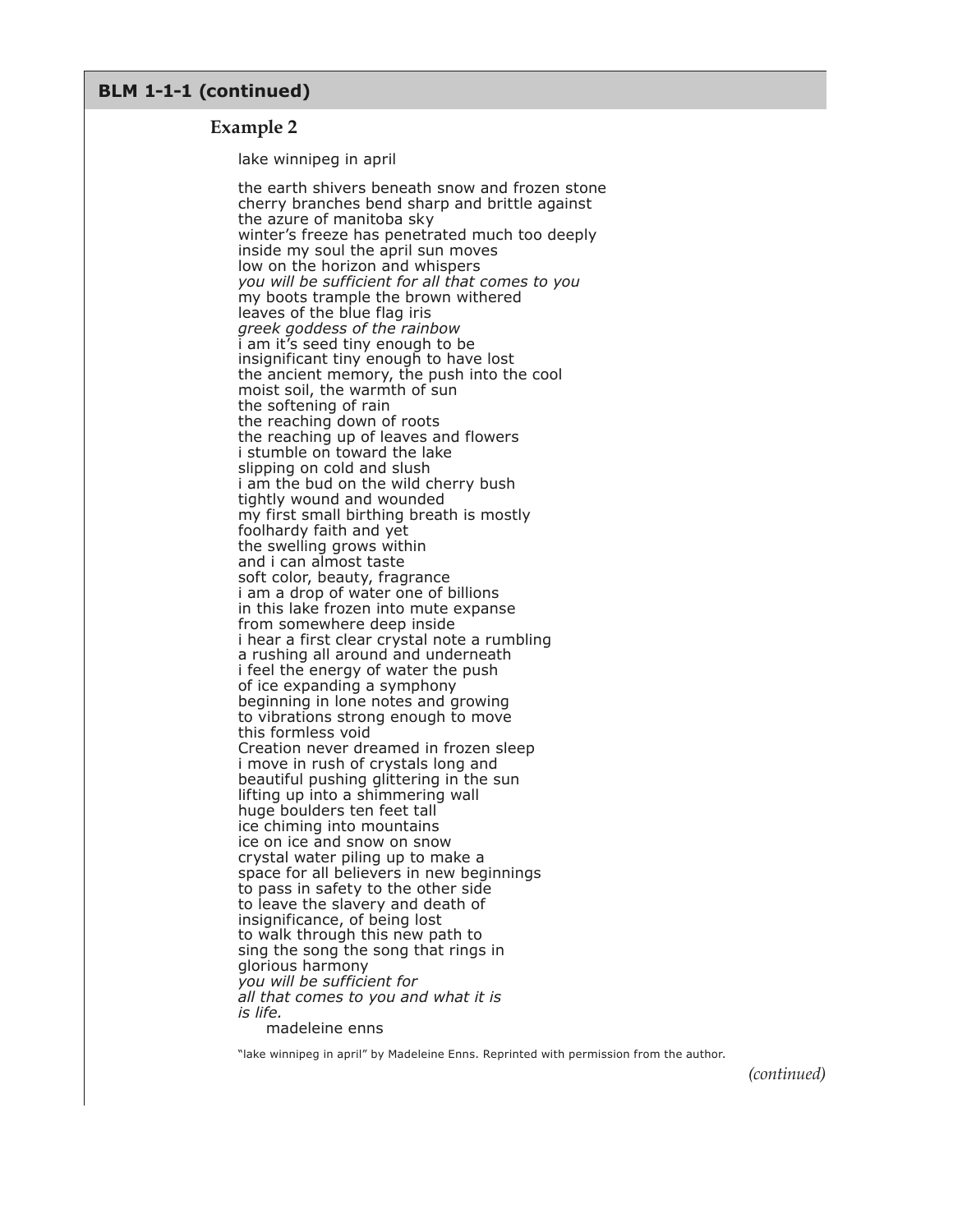#### **Example 3**

"Following the 1997 Red River Flood and the 1998 International Joint Commission study of flooding impacts on Lake Winnipeg's south basin, a handful of researchers at the Freshwater Institute, Department of Fisheries and Oceans (DFO), and the University of Manitoba (UM) reached a consensus that flooding impacts on the entire lake needed study. They agreed that the lack of a scientific understanding required a research plan similar to the long-term programs established for the Laurentian Great Lakes. Not since the Lake Winnipeg surveys in 1969 by the Fisheries Research Board of Canada had any intensive limnological studies been undertaken, in spite of considerable economic development occurring throughout the watershed over the intervening 30 years. The LWRC 1999 survey, enabled by funding from Manitoba Hydro and provincial and federal sources, revealed that the Lake Winnipeg ecosystem had changed substantially since 1969—particularly its north basin phytoplankton community, which had become dominated by surface-forming cyanophyte (bluegreen algae) blooms. New exotic biota had entered the lake and their impacts on the food web were unknown. The 1999 survey findings were followed by several media reports and government deliberations. In February 2003, the Lake Winnipeg Action Plan was announced by Manitoba Water Stewardship."

Lake Winnipeg Research Consortium. *2007 Annual Report*. Retrieved from <[www.lakewinnipegresearch.org/pdf%20files/LWRC2007ReportFinal.pdf>](http://www.lakewinnipegresearch.org/pdf%20files/LWRC2007ReportFinal.pdf).

#### **Example 4**

The article "Perspective: Pale green: On matters environmental, we fade to the back of the pack" by Mary Agnes Welch and Lindsay Wiebe was posted 04/05/2009 in the *Winnipeg Free Press* (online edition). The article examines a number of environmental issues. Go to the website at [<www.winnipegfreepress.com/local/Pale-green-42494747.html>](http://www.winnipegfreepress.com/local/Pale-green-42494747.html) and scroll down to the heading "Lake Winnipeg." The article mentions Lake Winnipeg issues, including phosphate-free soap, the hog barn ban, and the City of Winnipeg sewer system.

#### **Example 5**

The article "Keep east side pristine" by David W. Schindler was printed on 01/11/2008 in the *Winnipeg Free Press* (print edition). This article examines the issue of running a power line east of Lake Winnipeg. It is available at [<www.winnipegfreepress.com/historic/32670029.html](http://www.winnipegfreepress.com/historic/32670029.html)>.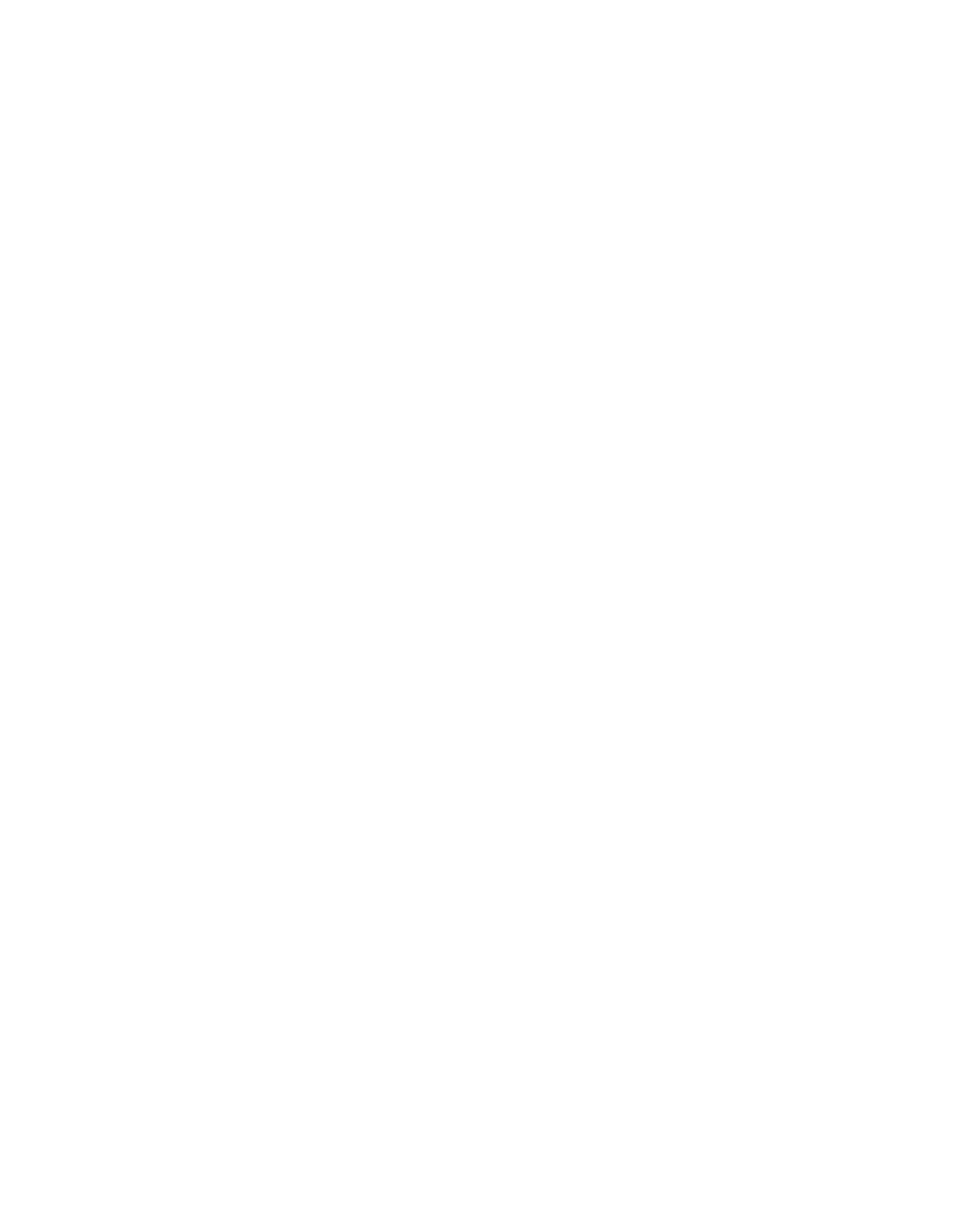# Lesson: Identifying the Importance of Lake Winnipeg as a Freshwater Ecosystem

# Specific Learning Outcomes

- **SLO B1:** Identify and explore a current STSE issue. *Examples: clarify what the issue is, identify different viewpoints and/or stakeholders, research existing data/ information…*
- **SLO C1:** Identify and investigate questions that arise from practical problems and issues.
- **SLO C2:** Clarify problems and refine testable questions to facilitate investigation. *Examples: develop a testable question appropriate to circumstances; define and delimit the kind and number of inquiry pathways…*
- **SLO C11:** Synthesize information obtained from a variety of sources.
- SLO C18: Collaborate with others to achieve group goals and responsibilities.
- **SLO C19:** Elicit, clarify, and respond to questions, ideas, and diverse points of view in discussions.
- **SLO D2:** Integrate knowledge from various disciplines beyond the natural sciences, as necessary, in order to complement and represent the scientific world view. *Examples: the arts, mathematics, language arts, social studies…*

### Introduction

In this lesson, students will look at the various ways Lake Winnipeg is used, and identify how the uses of the lake affect its ecosystem. This lesson is important, as it begins to look at the complexity of the lake ecosystem.

#### **Objectives**

Identify factors that affect the Lake Winnipeg ecosystem by creating questions that probe environmental, economic, and socio-cultural activities on the lake.

### The Three A's

**Activate:** Brainstorm in a group or as a class all the different ways Lake Winnipeg and its water is used.

**Acquire and Apply:** Show students the video *Fat Lake: How Too Much of a Good Thing is Hurting Lake Winnipeg*, written and directed by Lynsay Perkins (available from the Manitoba Education Library). Have student groups identify the many uses of Lake Winnipeg and its water, as well as the characteristics of the lake ecosystem, and put each use on a sticky note or separate piece of scrap paper. As a class, create a master list of the many uses of Lake Winnipeg and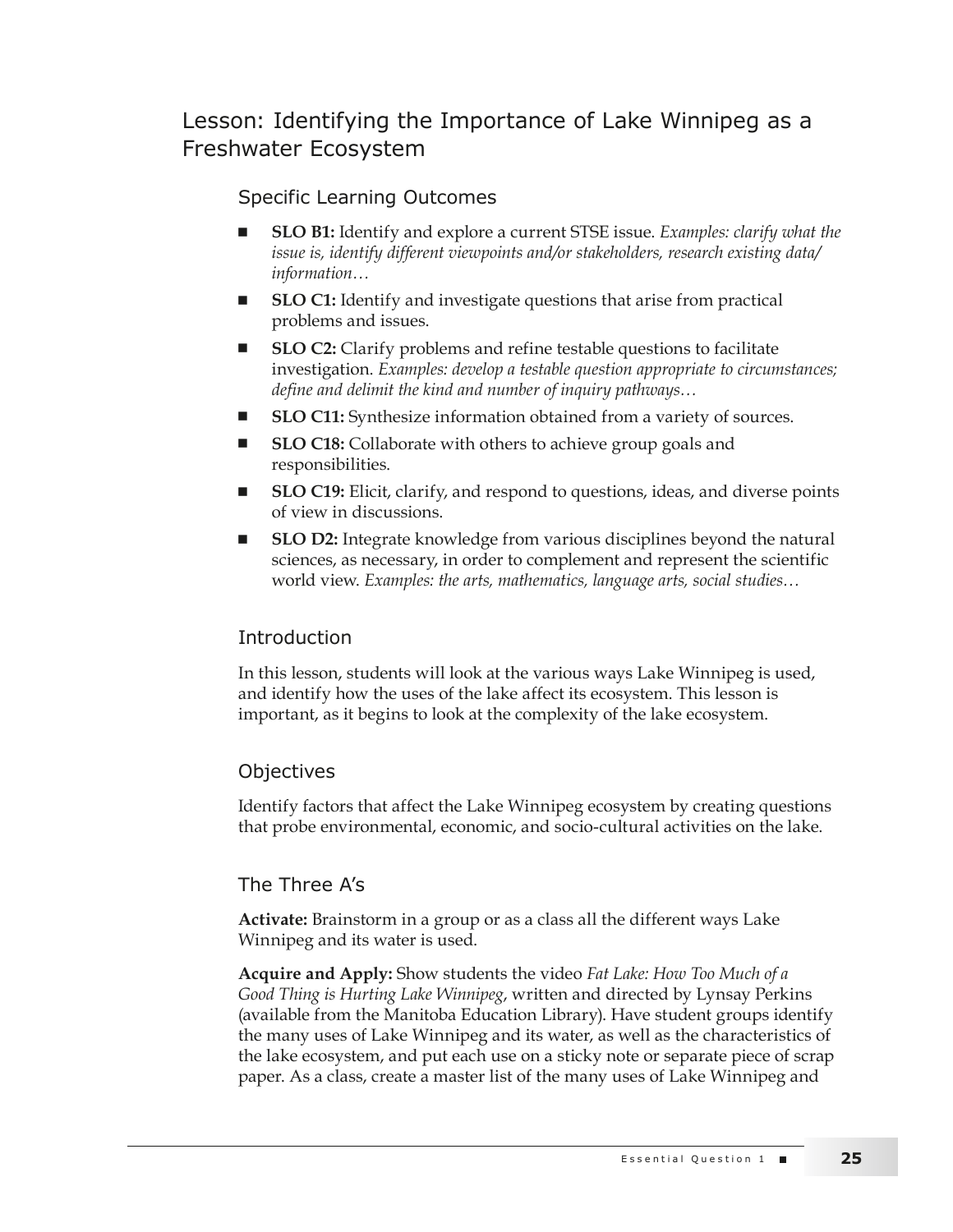its water. Add items to the list that were not necessarily in the video. Discuss how the list of characteristics and uses could be grouped. Have the student groups create a cluster diagram showing how they have grouped the identified uses of the lake.

# Probing Questions

- 1. How do your recreational activities in a lake affect the activity of fish, birds, and other mammals?
- 2. How does commercial fishing affect aquatic plants?

After creating a more complete set of uses, have students individually create five questions examining the inter-relationship between categories that they would want to try to answer while in the course. *For example: How do the recreational activities affect the ecology of the lake?* (socio/cultural; environment) *How do the farming activities surrounding the lake affect the nutrient load in the lake?*  (socio-cultural; environment).

TEACHER'S NOTE:

This could easily become an inquiry-based essay assignment where students conduct their own research and produce a research essay on one of the questions they have identified.

#### Assessment

Assessment *for* Learning: Provide students with feedback on their participation in the discussion.

Assessment *of* Learning: Assess students on the clarity of their questions.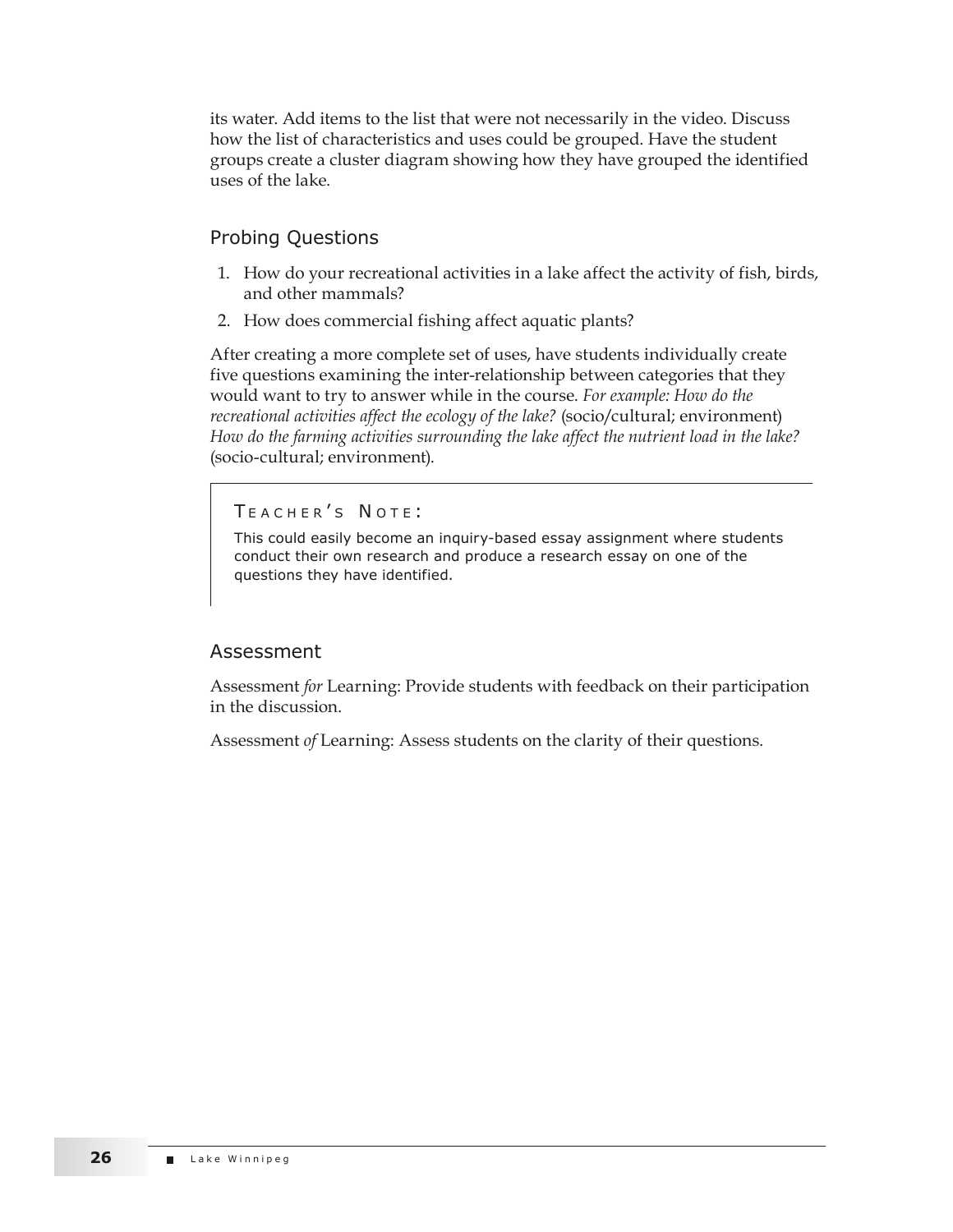#### **BLM 1-2-1**

#### **Brainstorm Examples of Characteristics and Uses of Lake Winnipeg:**

- $\blacksquare$  Swimming
- Fishing
- **Photography**
- **Relaxing**
- **Drinking**
- Boating
- $\blacksquare$  Suntanning
- **Tourism**
- **Holidaying**
- **Cottaging**
- **B** Sailing
- Water-skiing
- **Appreciating**
- **Habitat for fish**
- **Breeding areas for water birds**
- Habitat for mammals like beaver and muskrat
- **Electricity**
- **Habitat for aquatic plants and algae**
- **Providing oxygen**
- **Netlands**
- Rare species habitat: piping plover, snail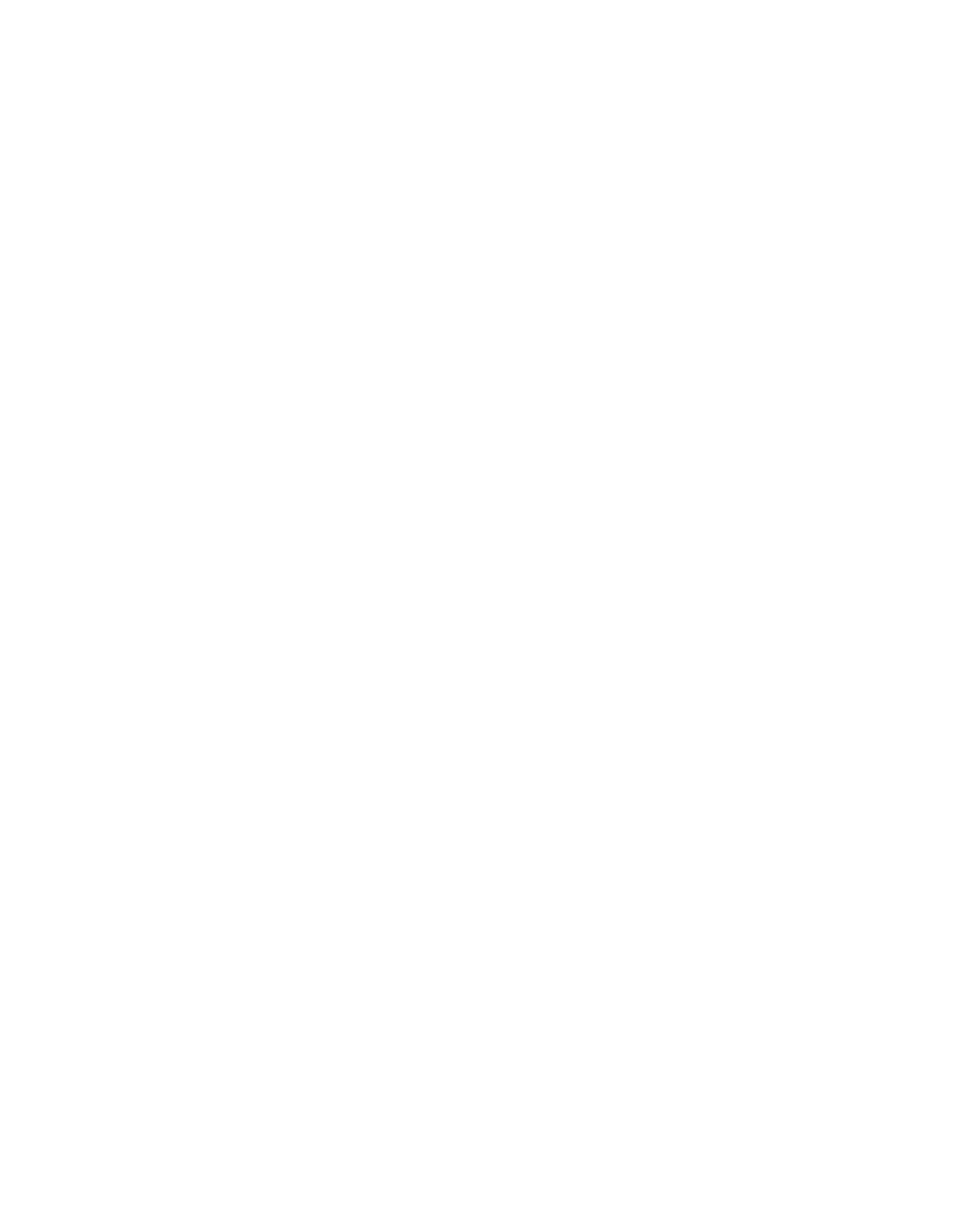**BLM 1-2-2**



Source: "Freshwater Studies" by Brian Lewthwaite. For more information, see <[http://home.cc.umanitoba.ca/~lewthwai/mwp/mainpage.html>](http://home.cc.umanitoba.ca/~lewthwai/mwp/mainpage.html).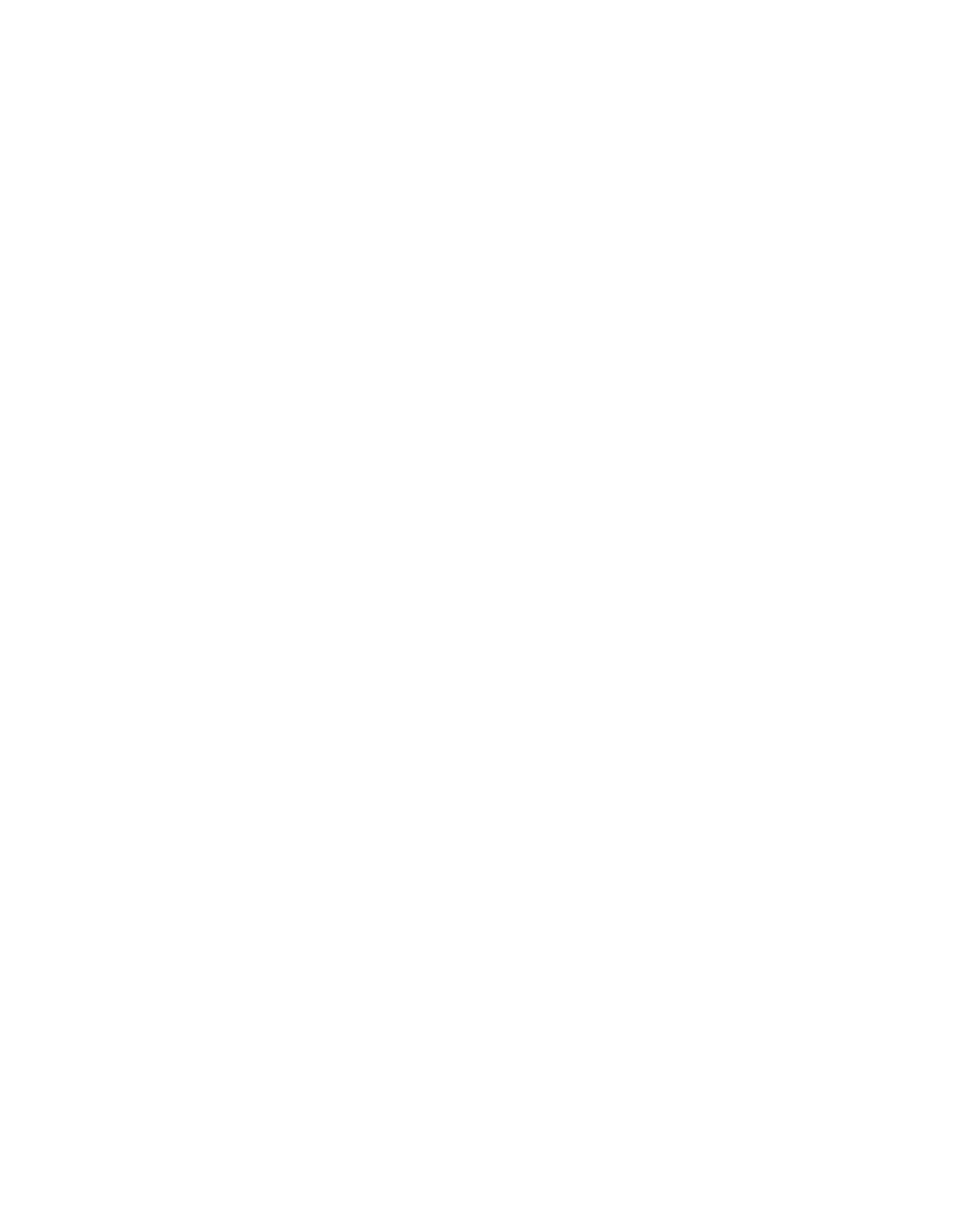# Lesson: What is a Watershed? What Water Systems Characterize Lake Winnipeg?

# Specific Learning Outcome

Integrate knowledge, as necessary, from various science specialties in order to address an issue, engage in problem solving, or conduct scientific inquiries.

## Introduction

This is a review of material that was covered in Grade 8: Water Systems, where students studied watersheds and standing and flowing water formations. It is important to review or ensure that students still have a good grasp of the concepts of watershed and watershed dynamics. In order to understand the complex issues involved in Lake Winnipeg, they need to understand that the watershed for Lake Winnipeg is immense. This lesson looks at how the watershed parameters are determined.

### **Objectives**

Discover how to delineate a watershed.

### Teacher Background

A drainage basin or watershed is an area that drains all forms of precipitation (above and below ground sources) into one area (river, lake, ocean). For example, Lake Winnipeg is part of the Nelson River drainage basin. The Nelson River drainage basin is one of 23 basins that drain into Hudson Bay. This area can be further divided into the Lake Winnipeg watershed, then into the following sub-basins or watersheds: Saskatchewan River, Lake Manitoba, Assiniboine River, Red River, Winnipeg River, and Lake Winnipeg. These can be further divided into smaller sub-basins or watersheds. Please see this lesson's maps:

**Delineation of a Watershed:** The parameters of a watershed are determined by identifying a point of interest (e.g., a point on Lake Winnipeg where a monitoring station would be, or the location of a school), and then looking at the contour lines on a contour map and drawing drainage lines.

To be consistent within the curriculum, when referring to the Lake Winnipeg watershed we are referring to all of the drainage areas that flow into Lake Winnipeg (including the Saskatchewan River, Lake Manitoba, the Assiniboine River, the Red River, and the Winnipeg River).

For a detailed description of the Lake Winnipeg watershed, refer to pages 2–9 of *Restoring the Health of Lake Winnipeg, Technical Annex, Canada's Sixth Great Lake* by Terry Duguid and Norm Brandson. Available online at [<http://manitobawildlands.org/water\\_lakewpg.htm>](http://manitobawildlands.org/water_lakewpg.htm).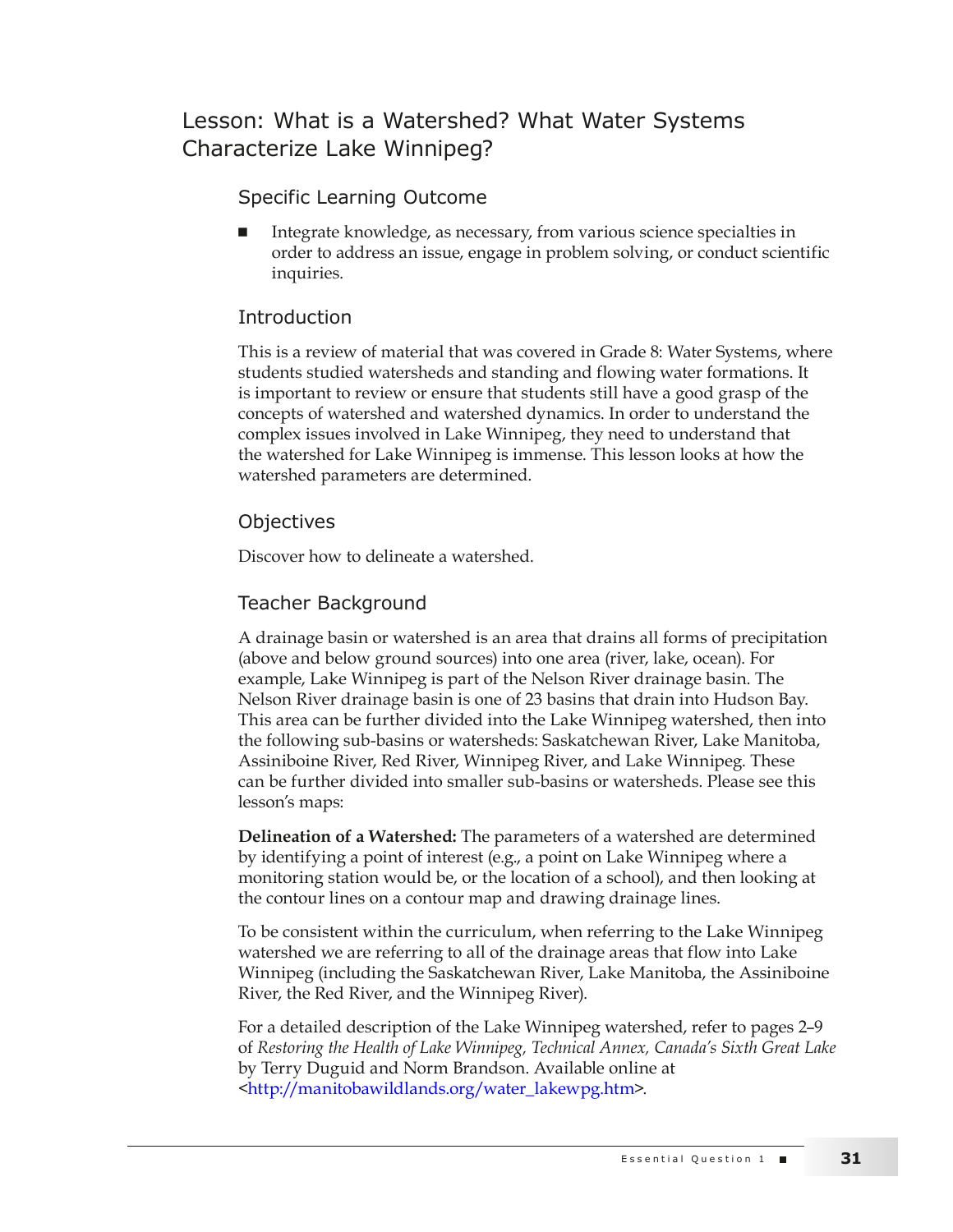#### Resources to Plan Your Teaching

#### **Maps**

- 1. Hudson Bay Drainage Basin [http://atlas.nrcan.gc.ca/site/english/maps/environment/hydrology/](http://atlas.nrcan.gc.ca/site/english/maps/environment/hydrology/watershed) [watershed](http://atlas.nrcan.gc.ca/site/english/maps/environment/hydrology/watershed)
- 2. Nelson River Drainage Basin [http://atlas.nrcan.gc.ca/site/english/maps/environment/hydrology/](http://atlas.nrcan.gc.ca/site/english/maps/environment/hydrology/drainagebasins) [drainagebasins](http://atlas.nrcan.gc.ca/site/english/maps/environment/hydrology/drainagebasins)
- 3. Lake Winnipeg Watershed [www.lakewinnipeg.org/web/downloads/LakeFacts\\_Watershed.pdf](http://www.lakewinnipeg.org/web/downloads/LakeFacts_Watershed.pdf)
- 4. Lake Winnipeg Drainage Basins [http://mbeconetwork.org/lake\\_winnipeg\\_watershed/](http://mbeconetwork.org/lake_winnipeg_watershed/)
- 5. Manitoba Basins and Watershed Boundaries [www.gov.mb.ca/waterstewardship/waterstrategy/pdf/index.html](http://www.gov.mb.ca/waterstewardship/waterstrategy/pdf/index.html) (Download the full *Manitoba Water Strategy* pdf to view the large map in its appendix.)
- 6. Watersheds of Manitoba [www.cier.ca/information-and-resources/publications-and-products.](http://www.cier.ca/information-and-resources/publications-and-products.aspx?id=1048) [aspx?id=1048](http://www.cier.ca/information-and-resources/publications-and-products.aspx?id=1048)
- 7. East Side of Lake Winnipeg Watersheds [www.gov.mb.ca/conservation/wno/status-report/index.html](http://www.gov.mb.ca/conservation/wno/status-report/index.html) (found under reference maps) or [www.gov.mb.ca/conservation/wno/maps/index.html](http://www.gov.mb.ca/conservation/wno/maps/index.html) (found under Boreal Forest)
- 8. Sub-basins of the Red River Basin [www.pca.state.mn.us/water/basins/redriver/subbasins.html](http://www.pca.state.mn.us/water/basins/redriver/subbasins.html)

#### **Introductory Watershed Resources**

*Water on the Web* is a great resource for water-related information and activities at the high school level. It can be found at [<http://waterontheweb.org/under/watersheds/index.html](http://waterontheweb.org/under/watersheds/index.html)>.

The Manitoba Eco-network has a great web page on Lake Winnipeg and the major drainage basins that are part of its watershed. The site is located at [<www.mbeconetwork.org/water/LWpgmain.php>](http://www.mbeconetwork.org/water/LWpgmain.php). Another useful Manitoba Eco-Network resource is its Water Caucus's publication page, which can be found at [<http://mbeconetwork.org/publications/>](http://mbeconetwork.org/publications/). *Around the Lake Winnipeg Watershed* is one of the Water Caucus's water tabloid publications that provide great graphics and an overview of the Lake Winnipeg watershed.

#### The Environment Canada Research site found at

[<http://map.ns.ec.gc.ca/reseau/en/](http://map.ns.ec.gc.ca/reseau/en/)> is also useful for conducting research, as are the local and regional watersheds. Students can enter their city or town name and get some maps and information about the local watershed.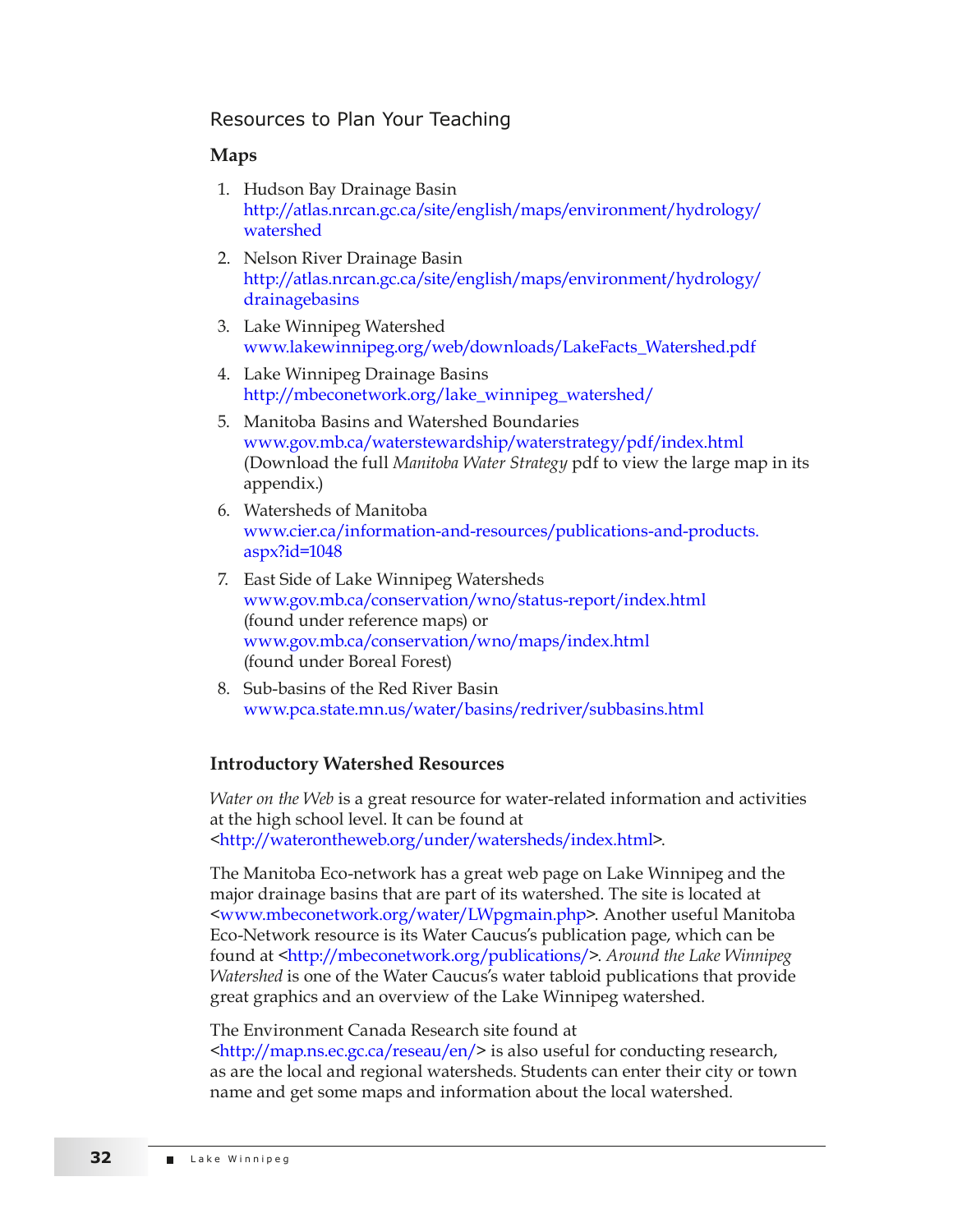The Three A's

**Activate:** Review with students the definition of a watershed.

Using the maps available and displayed, ask students what criteria they might use to delineate a watershed.

**Acquire and Apply:** Using the above resources, have students delineate their local watershed, and answer questions about the importance of the watershed on the health of Lake Winnipeg.

#### Assessment

Assessment *for* Learning: Have students submit answers to questions, and provide feedback.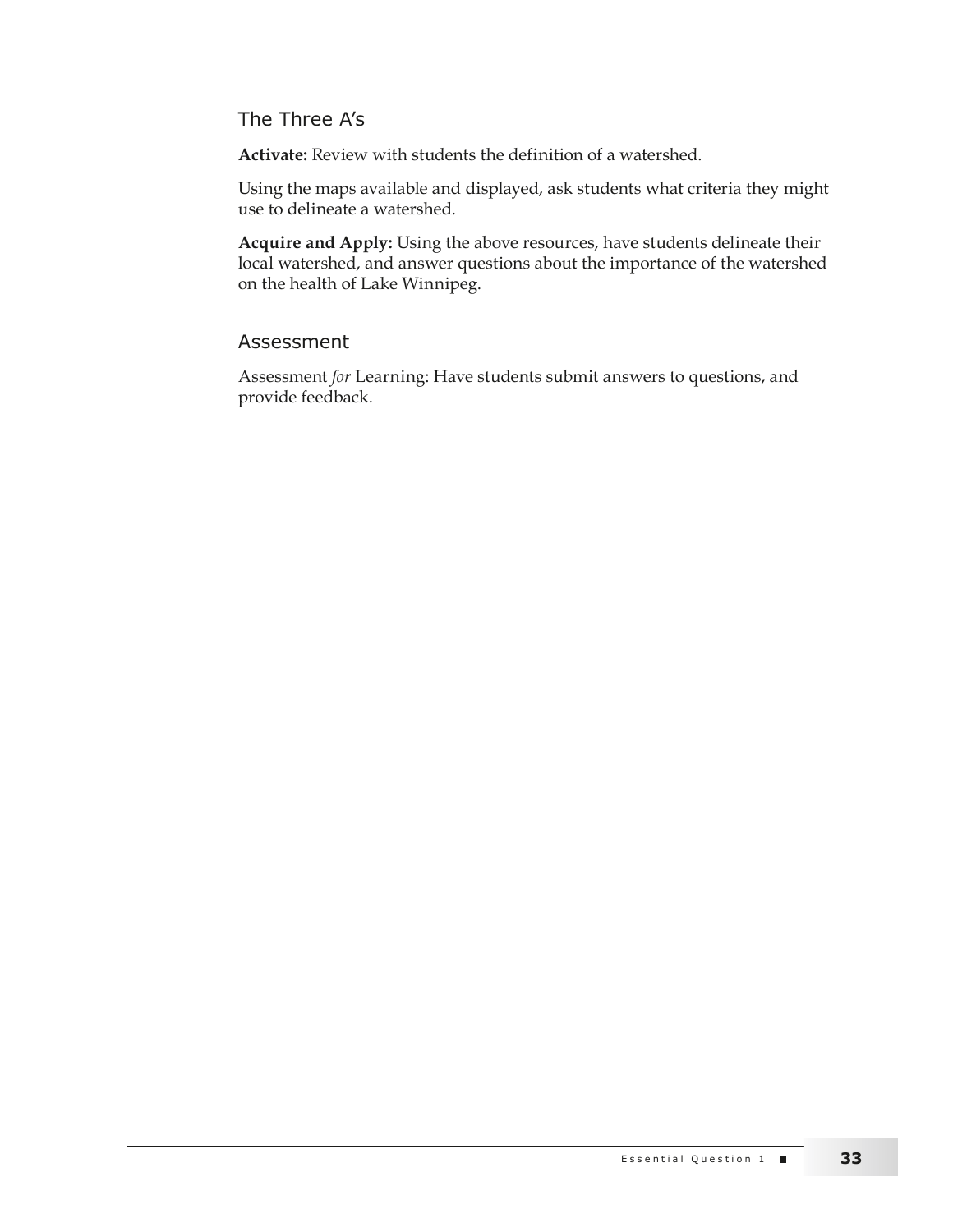Notes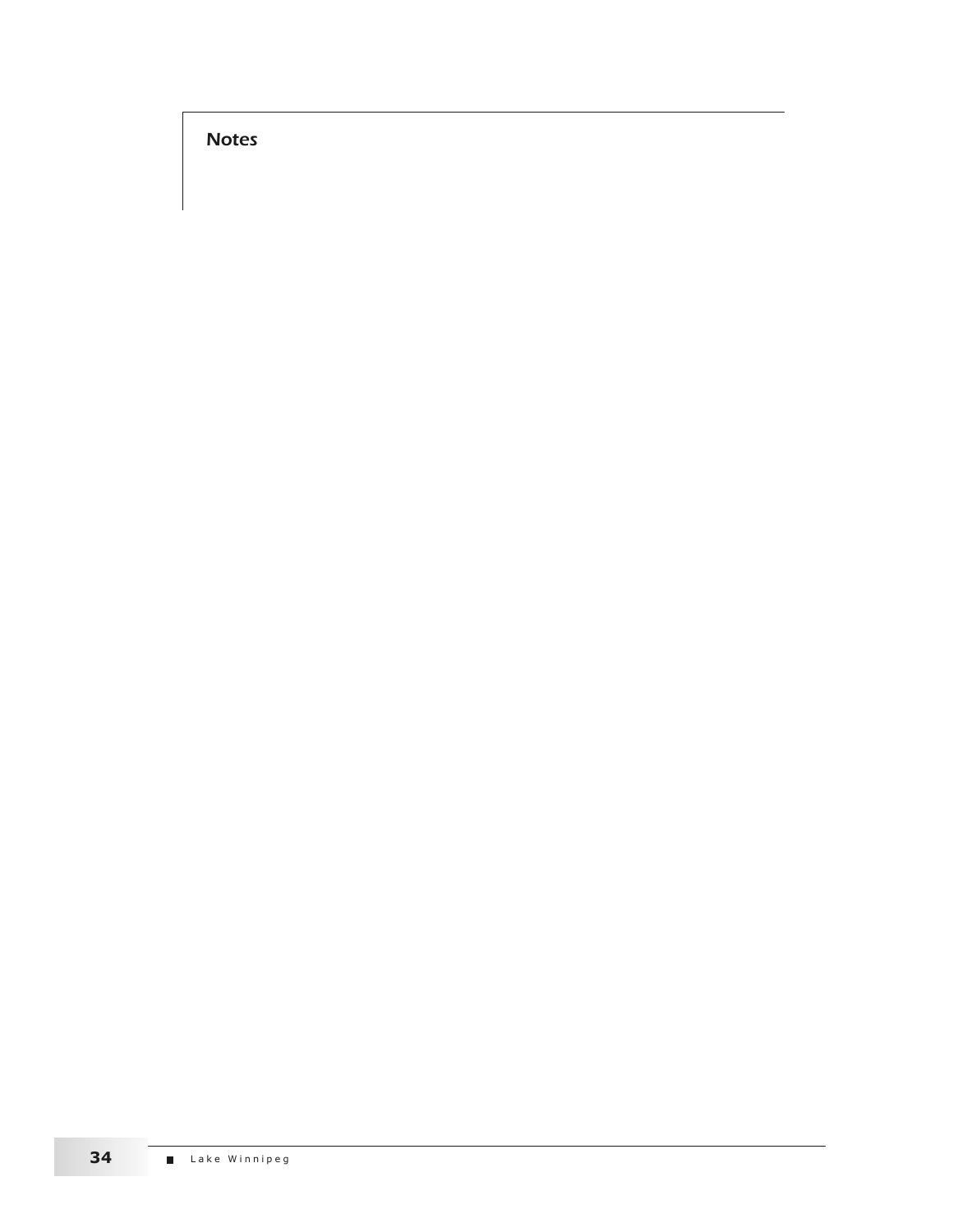### **Student Handout: Lake Winnipeg Questions**

1. The Saskatchewan River is constantly under threat of more hydro development, which would result in reduced inflow of water to Lake Winnipeg. According to David Schindler, the Saskatchewan River basin is important to the control of algal blooms in Lake Winnipeg because…

2. In the Lake Winnipeg basin, what are two important sources of nutrient loading?

3. In the Lake Winnipeg basin, what are the effects of leaching and erosion from forestry or wildfires?

*(continued)*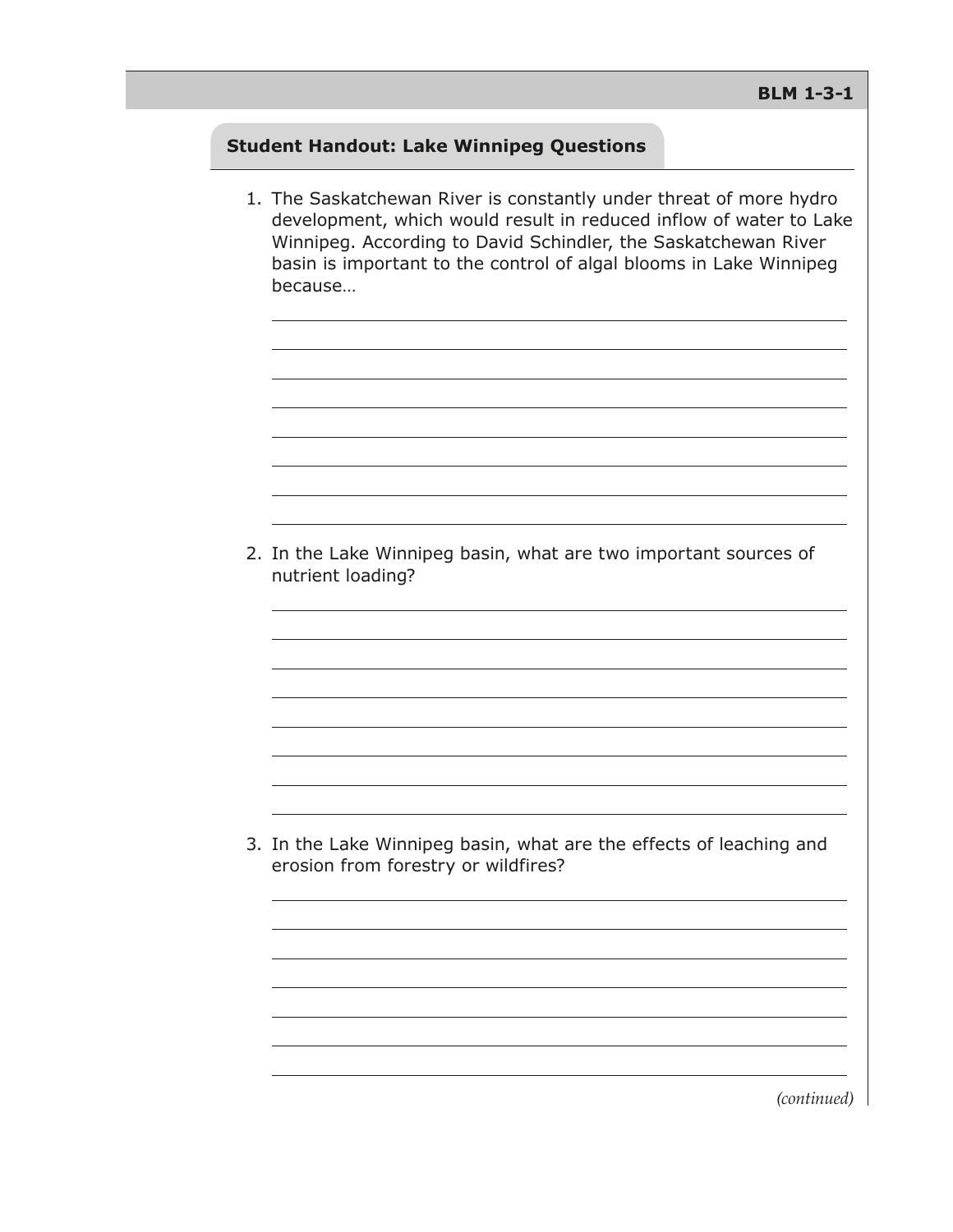| BLM 1-3-1 (continued) |    |                                                                                                                |
|-----------------------|----|----------------------------------------------------------------------------------------------------------------|
|                       | 4. | Why is the Red River drainage basin so important in understanding<br>the source of nutrients in Lake Winnipeg? |
|                       |    |                                                                                                                |
|                       | 5. | Why does the Red River basin provide such a large source of<br>phosphorus to Lake Winnipeg?                    |
|                       |    |                                                                                                                |
|                       |    |                                                                                                                |
|                       |    |                                                                                                                |
|                       |    |                                                                                                                |
|                       |    |                                                                                                                |
|                       |    |                                                                                                                |
|                       |    |                                                                                                                |
|                       |    |                                                                                                                |
|                       |    |                                                                                                                |
|                       |    |                                                                                                                |
|                       |    |                                                                                                                |
|                       |    |                                                                                                                |
|                       |    |                                                                                                                |
|                       |    |                                                                                                                |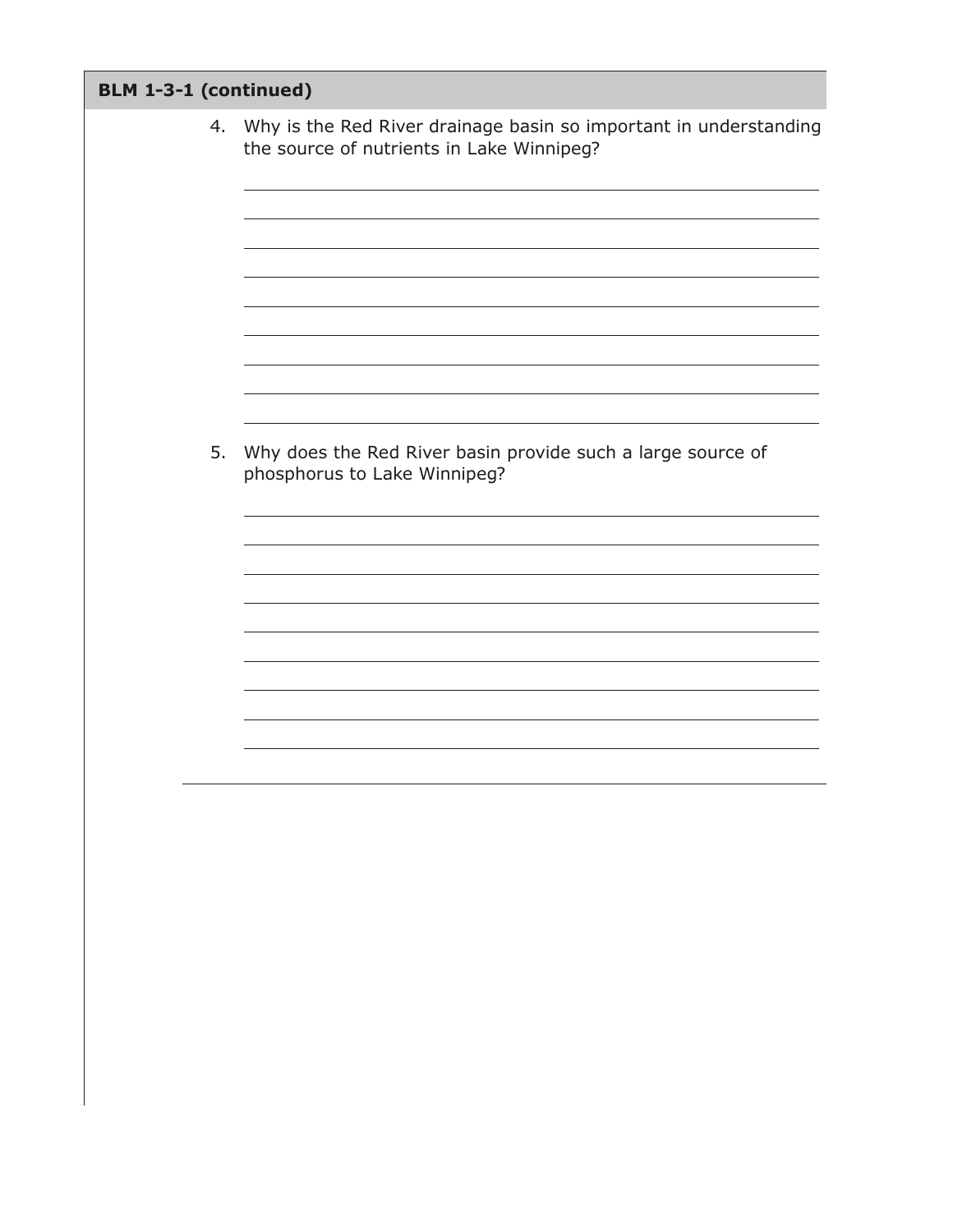#### Lake Winnipeg Questions Answer Key

1. The Saskatchewan River is constantly under threat of more hydro development, which would result in reduced inflow of water to Lake Winnipeg. According to David Schindler, the Saskatchewan River basin is important to the control of algal blooms in Lake Winnipeg because…

**The Saskatchewan River basin is a major contributor to the quantity of water that goes into Lake Winnipeg, and there is a possibility that this quantity of water will drop off. This would have the same effect as increasing the amount of nutrients that go into the lake, because the reduction in water would increase the concentration of nutrients.**

2. In the Lake Winnipeg basin, what are two important sources of nutrient loading?

**Livestock production in and around the lake and inadequate cottage sewage systems are two important sources of nutrient loading to Lake Winnipeg.**

3. In the Lake Winnipeg basin, what are the effects of leaching and erosion from forestry or wildfires?

**Both leaching and erosion cause dissolved organic matter and nutrients to go into the water. Phosphorus is one example of a nutrient that contributes to an increase in blue-green algae. Other effects are less clarity in the water (greater turbidity) and lower oxygen levels.**

4. Why is the Red River drainage basin so important in understanding the source of nutrients in Lake Winnipeg?

**The Red River drainage basin is the most significant because it contributes much of the nitrogen and phosphorus found in Lake Winnipeg.**

5. Why does the Red River basin provide such a large source of phosphorus to Lake Winnipeg?

**The Red River travels through very active agricultural areas, and it receives water from tributaries such as the Seine River, which travels through sections where there is a great deal of hog farming.**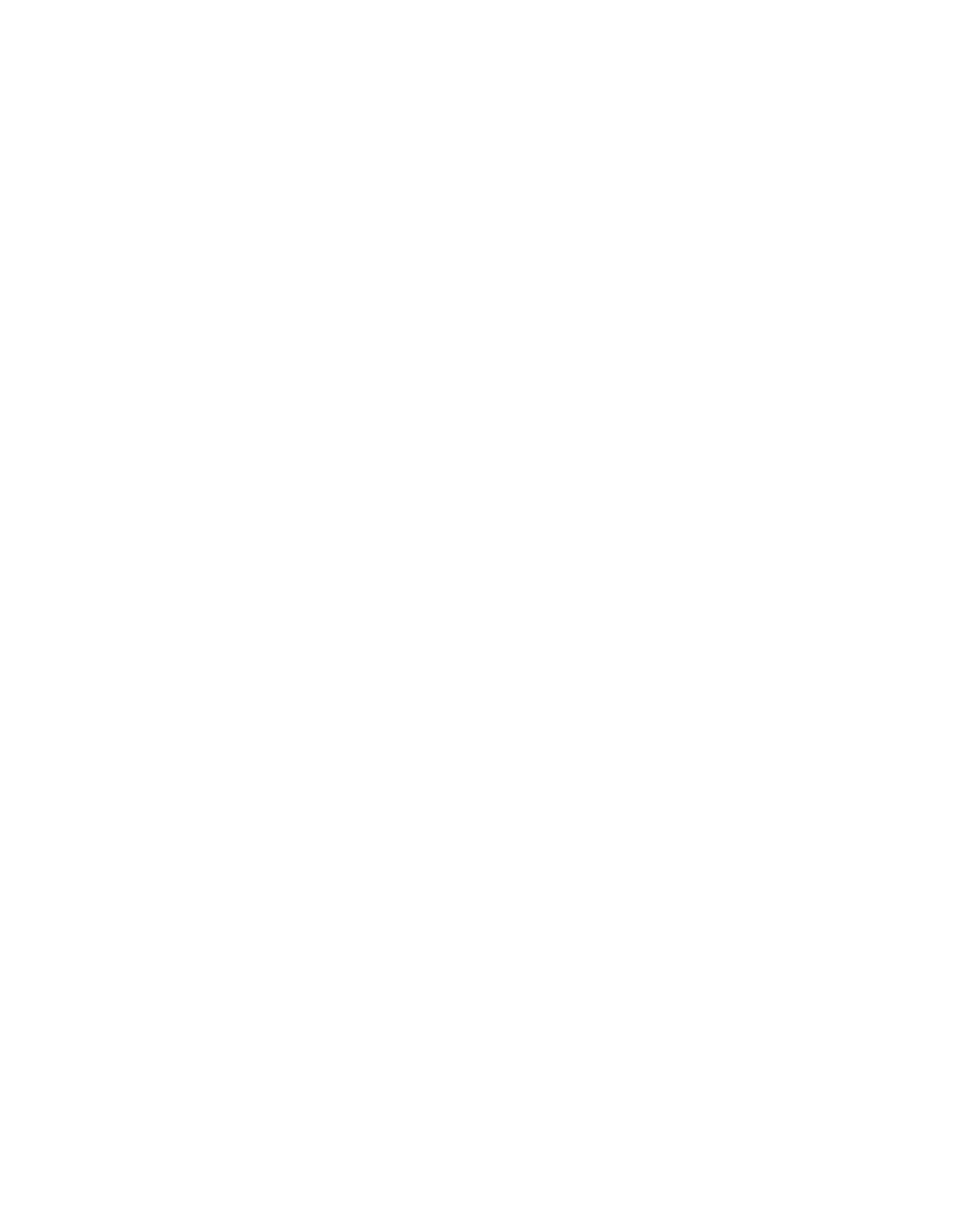Lesson: Characteristics of Lake Winnipeg; Lake Winnipeg Portfolio Assignment and Report Card

### Specific Learning Outcomes

- **SLO C9:** Analyze data or observations in order to draw conclusions consistent with the available results of an investigation, and identify the implications of these results. *Examples: cause and effect relationships, alternative explanations, support for or rejections of a hypothesis or prediction statement.*
- **SLO C10:** Identify new questions or problems that arise from an investigation.
- **SLO C11:** Synthesize information obtained from a variety of sources.
- **SLO C14:** Communicate information in a variety of forms appropriate to the purpose, audience, and context. Include: technical science writing *(e.g.,proposals, laboratory reports, research reports…)*, popular science writing *(e.g., magazine articles, comics, short stories, poetry…).*
- **SLO C17:** Select and use appropriate media to communicate information/ data/ideas. *Examples: software, video, photography, visual arts…*
- SLO C21: Demonstrate confidence in their ability to carry out investigations and to address STSE-related issues.
- SLO C22: Value skepticism, honesty, accuracy, precision, perseverance, and open-mindedness as scientific and technological habits of mind.

#### Introduction

There are many environmental organizations that monitor the effectiveness of governments in following through with initiatives and policies established to ensure that the health of an ecosystem is maintained. Students have previously explored the Lake Winnipeg watershed and identified certain characteristics. They have identified the social, economic, and environmental issues of the lake, and have identified some issues associated with caring for the lake. Through the remainder of their study of Lake Winnipeg, students will be compiling a report card on the progress of recommendations made by the Lake Winnipeg Stewardship Board.

#### **Objectives**

Identify some of the characteristics of the Lake Winnipeg watershed, and evaluate the effectiveness of the policies established to protect the lake.

#### Teacher Background

This lesson is part of a cumulative activity, stretching though the next three sections of this resource. Throughout the duration of their study of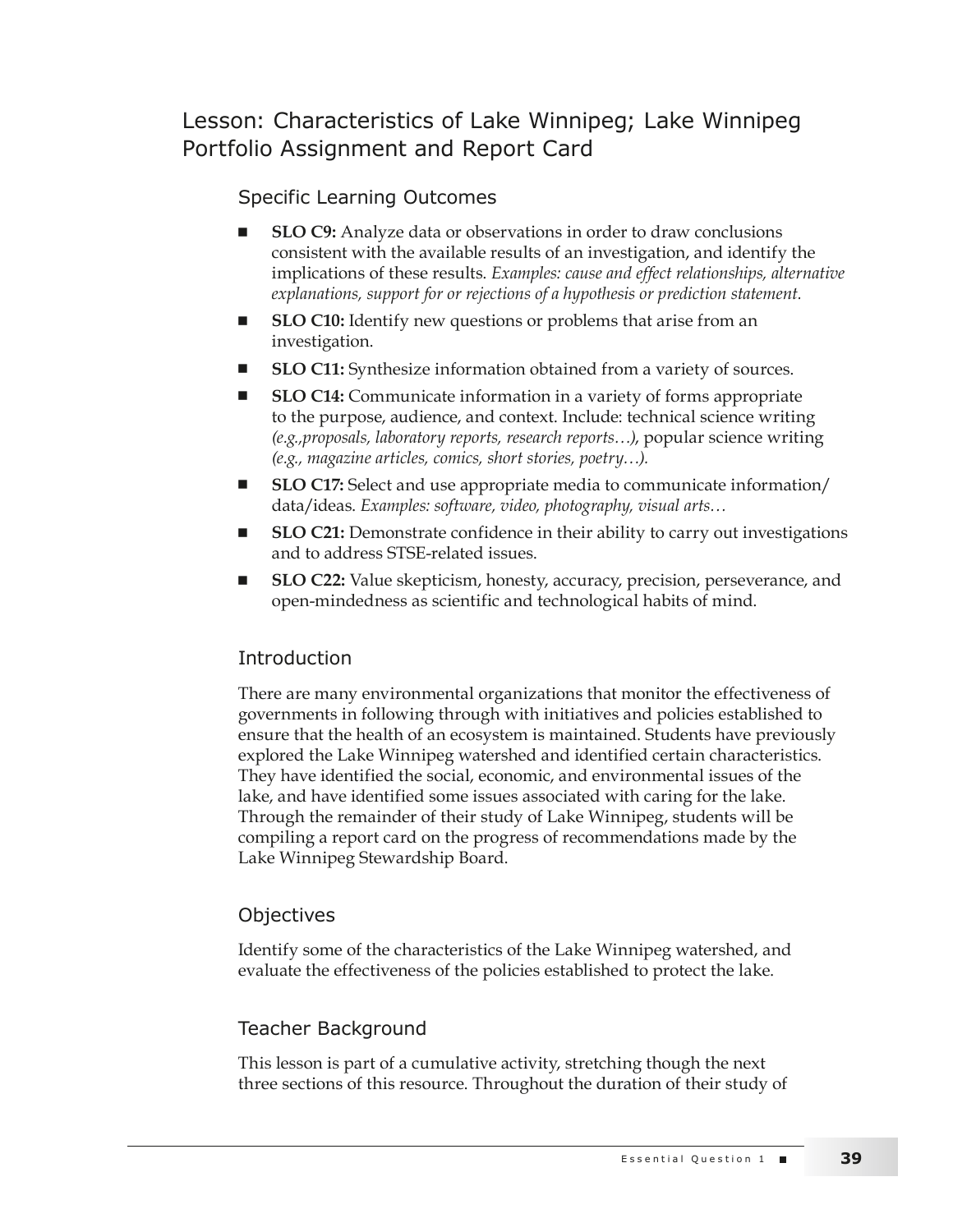Lake Winnipeg, students will use information gathered in this lesson and subsequent lessons to build a portfolio on the watershed, water quality, and ecosystem health of Lake Winnipeg. The final activity will be the completion of a report card on the health of Lake Winnipeg. Students will need to keep all assignments, as these can be used as their reference material in creating the report card. Students should be encouraged to seek out other publications as reference material. Students will be given the assignment shown below to create the report card.

#### Resources to Plan Your Teaching

- <sup>Q</sup> *How Canada Performs: A Report Card on Canada* This website identifies indicators used to evaluate how Canada performs in relation to 17 other countries, and gives Canada a grade on economy, innovation, environment, education, health, and society. The environmental link is especially useful as it provides the indicators for creating the grade. [www.conferenceboard.ca/HCP/default.aspx](http://www.conferenceboard.ca/HCP/default.aspx)
- <sup>Q</sup> *Waterproof 2: Canada's Drinking Water Report Card* This report identified how the regional treatment of water varied in Canada, and evaluated each province on the treatment of its drinking water resources. [www.waterquality.ec.gc.ca/web/Environment~Canada/](http://www.waterquality.ec.gc.ca/web/Environment~Canada/Water~Quality~Web/assets/PDFs/waterproof.II.report.pdf) [Water~Quality~Web/assets/PDFs/waterproof.II.report.pdf](http://www.waterquality.ec.gc.ca/web/Environment~Canada/Water~Quality~Web/assets/PDFs/waterproof.II.report.pdf)
- <sup>Q</sup> *Canada's National Sewage Report Card 2* This report describes and grades the wastewater treatment for 21 cities in Canada. [www.ecojustice.ca/publications/reports/the-national-sewage-report-card](http://www.ecojustice.ca/publications/reports/the-national-sewage-report-card-ii?searchterm=report+card)[ii?searchterm=report+card](http://www.ecojustice.ca/publications/reports/the-national-sewage-report-card-ii?searchterm=report+card)
- The Nottawasaga Valley Conservation Authority Watershed Report Cards (see [<www.nvca.ca>](http://www.nvca.ca)) These are good examples of the types of report cards that can be created for the Lake Winnipeg watershed or a sub-watershed. The reports are simple to understand, provide a summary of the grades on the front page, and then go into more detail for each of the areas graded. The following link is a report on a sub-watershed that could be used as a sample. [www.town.bradfordwestgwillimbury.on.ca/ws\\_par/groups/public/@pub/@](http://www.town.bradfordwestgwillimbury.on.ca/ws_par/groups/public/@pub/@nvca/documents/web_content/wspar_01671) [nvca/documents/web\\_content/wspar\\_01671](http://www.town.bradfordwestgwillimbury.on.ca/ws_par/groups/public/@pub/@nvca/documents/web_content/wspar_01671)

#### The Three A's

**Activate:** Ask students whether they have been on or along the shores of Lake Winnipeg, or to bring in pictures they may have of a part of Lake Winnipeg. Have each student provide a description of the lake and post some of the features so the class can see. Show a map of the lake, and have students add other characteristics to the list already posted.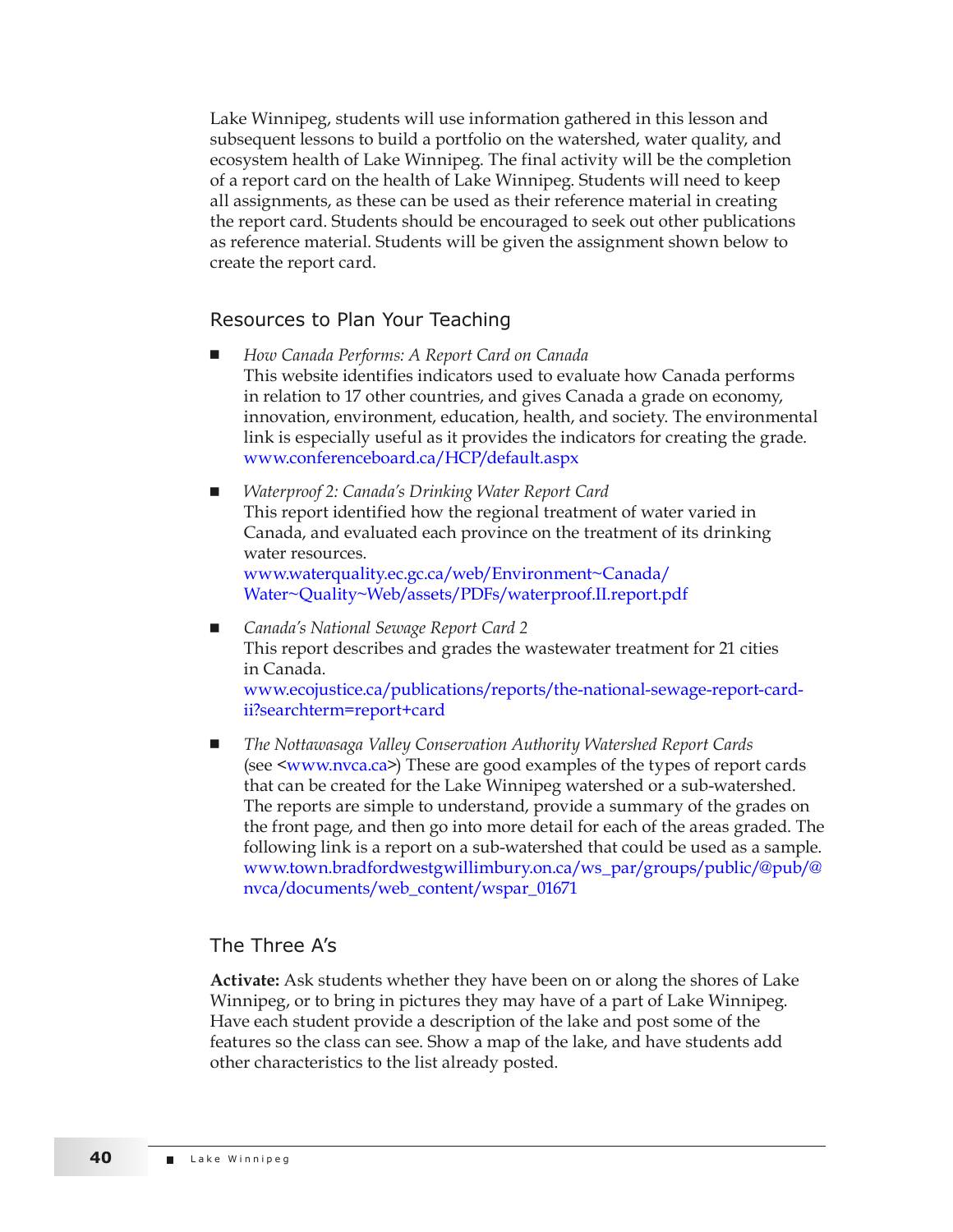**Acquire and Apply:** Have students read the description on pages 4–6 of the Lake Winnipeg Stewardship Board report to the Minister of Water Stewardship, *Reducing Nutrient Loading to Lake Winnipeg and Its Watershed: Our Collective Responsibility and Commitment to Action* (see <[www.lakewinnipeg.](http://www.lakewinnipeg.org/web/downloads/LWSB_December_2006_Report_3.pdf) [org/web/downloads/LWSB\\_December\\_2006\\_Report\\_3.pdf>](http://www.lakewinnipeg.org/web/downloads/LWSB_December_2006_Report_3.pdf)). This document provides a short and clear description of the physical characteristics of Lake Winnipeg. Have students identify all the physical characteristics of the lake by underlining or highlighting the features. As well, provide students with a map of the Hudson Bay watershed. A map entitled *Discover Canada's Watershed* can be ordered at no cost from the Canadian Wildlife Federation (see [<www.wildeducation.org/programs/oceans06/watershed\\_map.html>](http://www.wildeducation.org/programs/oceans06/watershed_map.html)).

Write the following question on the board:

#### **How do the unique characteristics of Lake Winnipeg impede or assist our ability to become better stewards of the lake?**

Discuss the question, and then explain the following scenario:

### Lake Winnipeg Report Card: A Problem-Based Assignment

Since 1993, the Sierra Club of Canada has written a report card for the Canadian federal and provincial governments on commitments they made at the 1992 Earth Summit in Rio de Janeiro. In the case of the Sierra Club report card, the provinces are graded on their commitments to climate change and biodiversity (see <[www.sierraclub.ca/national/rio/>](http://www.sierraclub.ca/national/rio/)).

#### Scenario

The Lake Winnipeg Stewardship Board (LWSB) is currently designing a report card system to evaluate their commitment to improving the state of Lake Winnipeg. In its December 2006 publication *Reducing Nutrient Loading to Lake Winnipeg and Its Watershed: Our Collective Responsibility and Commitment to Action* (see [<www.lakewinnipeg.org/web/downloads/](http://www.lakewinnipeg.org/web/downloads/LWSB_December_2006_Report_3.pdf) [LWSB\\_December\\_2006\\_Report\\_3.pdf](http://www.lakewinnipeg.org/web/downloads/LWSB_December_2006_Report_3.pdf)>), the LWSB identified 38 sets of recommendations that need to be addressed in order to take care of Lake Winnipeg and its watershed. Manitoba Water Stewardship released this report on February 6th, 2007. The stewardship board, which is now responsible for monitoring how these recommendations are undertaken, will create a grading system that helps them monitor how effective they are in dealing with the recommendations that describe the health of the watershed, water quality, and the Lake Winnipeg ecosystem. It is your job to create a report card for the state of Lake Winnipeg using some of these recommendations. The report card will be based upon the parameters that you select as the most important indicators of watershed, water quality, and ecosystem health.

The report card assignment will be set up as a portfolio with a few mandatory entries. The select entries provide evidence for your grading of the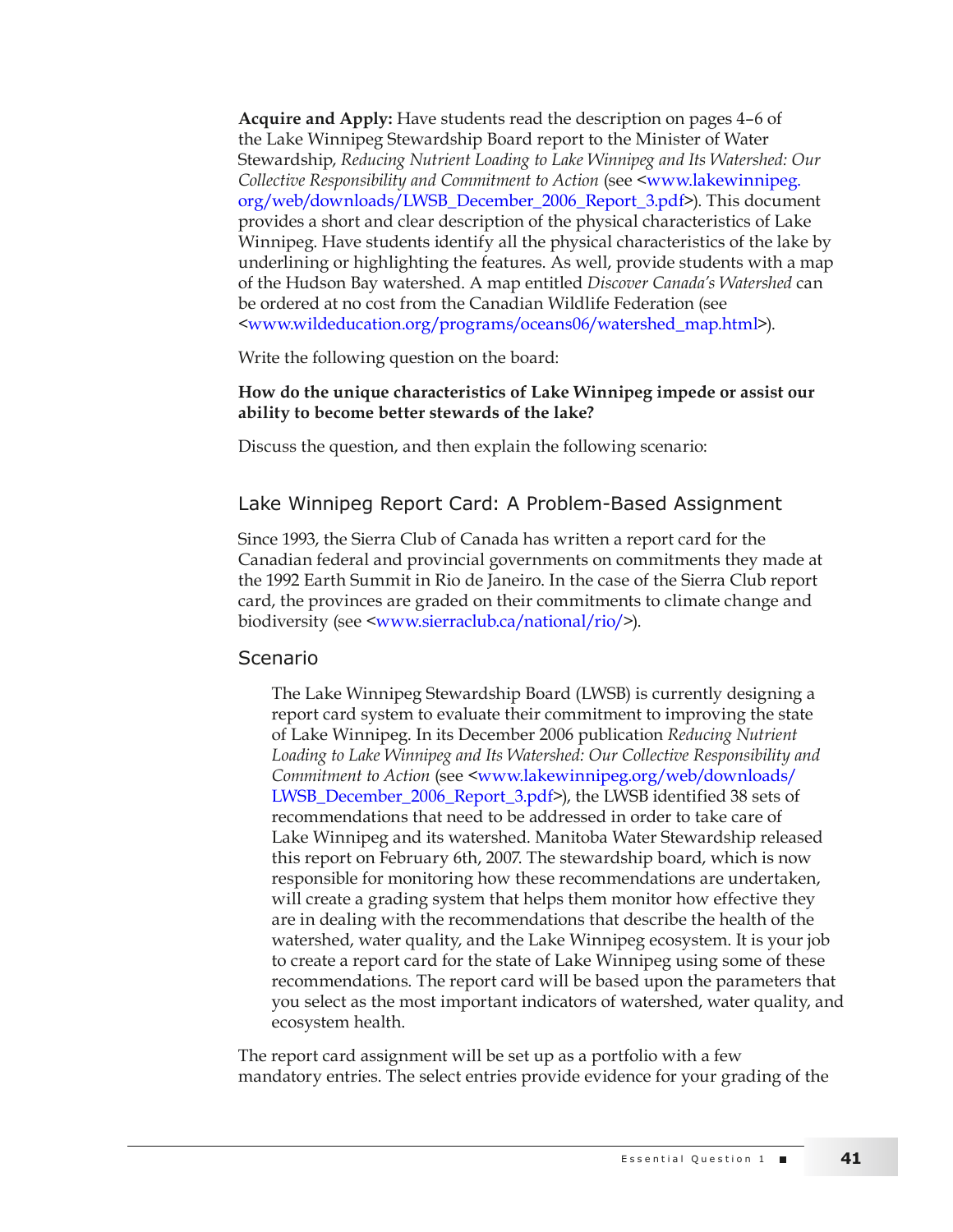parameters you select to include in the report card. In the following weeks, you will be looking at Lake Winnipeg from a watershed, water quality, and biological perspective, and will explore different parameters for each of these approaches. After each section, you will be expected to develop grades for three different parameters that will then be included in a final report (a total of nine parameters must be included in the portfolio). Your final report will grade a minimum of three parameters each for watershed, water quality, and ecosystem health. For each grade assigned, you need to provide a summary description of the parameter and a justification for the grade by using classroom-obtained data, experiments conducted on your own, and/or readings, articles, or interviews. You will create a presentation (this could be a bulletin board assignment as well) that outlines your report and the grading system you used.

Using information from the hydrology section (found as subsection of Environment) on the *Atlas of Canada* website (see [<http://atlas.nrcan.gc.ca/site/english/index.html>](http://atlas.nrcan.gc.ca/site/english/index.html)), identify your drainage basin and create thematic maps for any of the following:

- Drainage Basins Map
- Watersheds Map
- Physical Components of Watersheds Map
- Human Components of Watersheds Map
- <sup>Q</sup> Current Water Levels Map

Using this information, create the first five entries of the Lake Winnipeg portfolio assignment. For each entry, discuss your findings in small groups.

TEACHER'S NOTE:

The provided maps (which can be found in the following student handout) can be used to complete entry 2 of the portfolio assignment, as the relief is shown in much more detail.

The first five entries to the assignment will be a general description of the Lake Winnipeg watershed and serve as an introduction to the report card.

#### Assessment

Assessment *for* Learning: Provide feedback to students as they progress through the report card assignment.

Assessment *of* Learning: Use the provided rubric to assess the report card. The summative assessment would not be complete until the end of the course.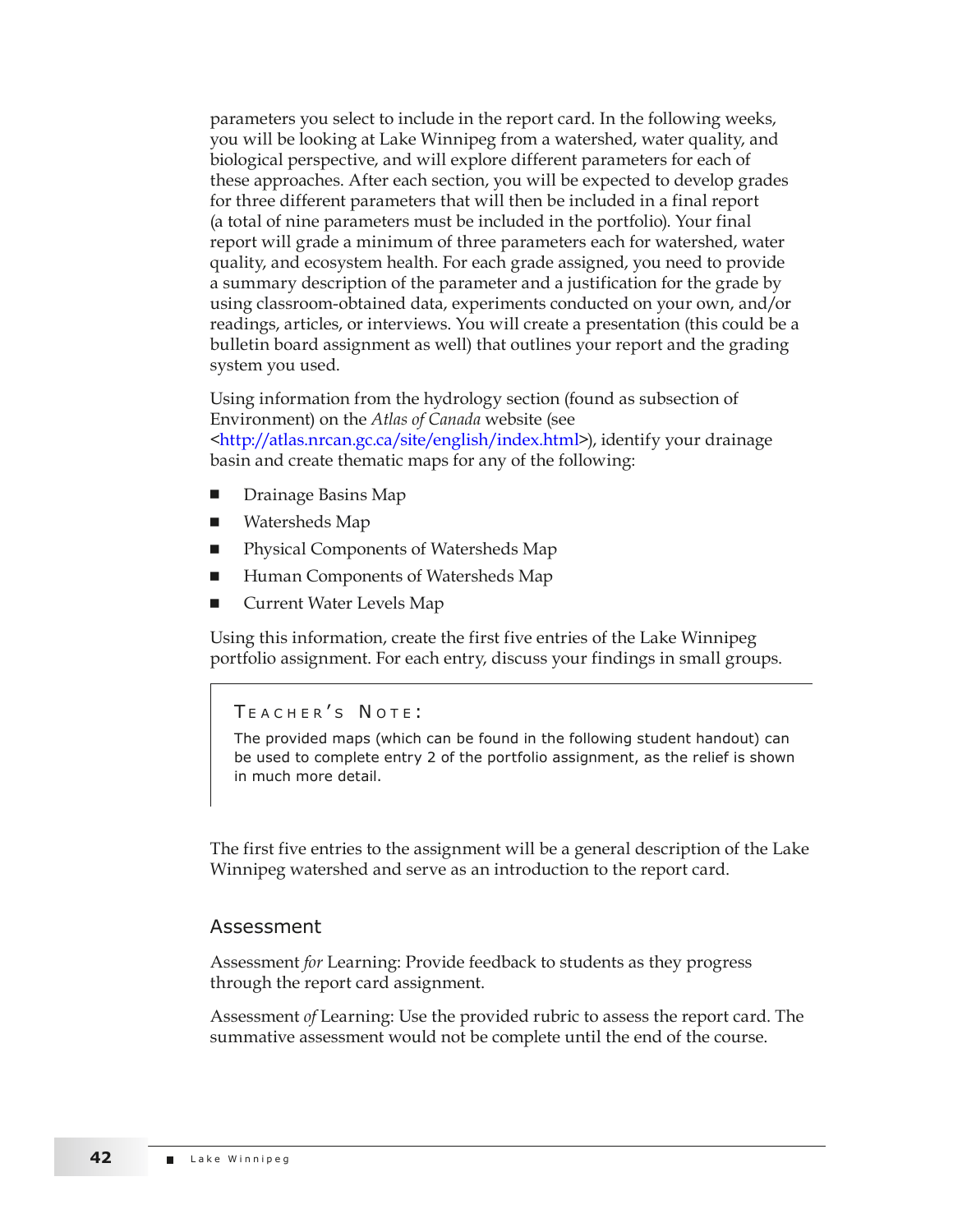# **Rubric for Report Card Assignment**

|                                                                       | 1                                                                                                                              | $\overline{2}$                                                                                                                                  | 3                                                                                                                                          | 4                                                                                                                                                                                                          |
|-----------------------------------------------------------------------|--------------------------------------------------------------------------------------------------------------------------------|-------------------------------------------------------------------------------------------------------------------------------------------------|--------------------------------------------------------------------------------------------------------------------------------------------|------------------------------------------------------------------------------------------------------------------------------------------------------------------------------------------------------------|
| <b>Information</b><br>Seeking,<br>Selecting, and<br><b>Evaluating</b> | Information<br>gathered lacked<br>relevance,<br>quality, depth,<br>and balance.                                                | Information was<br>gathered from<br>a limited range<br>of resources<br>and displayed<br>minimal effort<br>in selecting<br>quality<br>resources. | Information<br>was gathered<br>from a variety<br>of quality<br>electronic and<br>print resources.                                          | Information was<br>gathered from a<br>variety of quality<br>electronic and print<br>resources. Sources<br>are relevant and<br>balanced and<br>used to justify the<br>grading system<br>used in the report. |
| <b>Analysis</b>                                                       | Conclusions<br>were not<br>supported by<br>any evidence.                                                                       | Conclusions<br>could be<br>supported<br>by stronger<br>evidence.                                                                                | Good effort<br>was shown in<br>analyzing the<br>information<br>and making<br>conclusions or<br>inferences to<br>support grading<br>system. | Student carefully<br>analyzed the<br>information and<br>drew appropriate<br>conclusions or<br>inferences to<br>support grading<br>system.                                                                  |
| <b>Synthesis</b>                                                      | Student work<br>in not logically<br>or effectively<br>structured.                                                              | The information<br>is organized but<br>greater effort<br>could have been<br>made to draw<br>connections<br>between ideas.                       | The information<br>is logically<br>organized and<br>there are good<br>connections<br>made among<br>ideas.                                  | The information<br>is logically and<br>creatively organized<br>with smooth<br>transitions. The<br>justification for<br>grades assigned<br>is clear and well<br>supported.                                  |
| <b>Documentation</b>                                                  | Documentation<br>of sources was<br>absent.                                                                                     | Documentation<br>of sources<br>was poorly<br>constructed or<br>absent.                                                                          | Sources are<br>documents<br>with some care<br>and citations<br>in-text and in<br>works cited<br>are mostly<br>accurate.                    | All sources are<br>clearly documented.<br>Sources are<br>properly cited in-<br>text and on Works<br>Cited page.                                                                                            |
| <b>Product</b>                                                        | Student showed<br>little evidence<br>of thoughtful<br>research.<br>The report<br>card does not<br>convey ideas<br>effectively. | Student needs<br>to work on<br>communicating<br>ideas more<br>effectively. The<br>report card is<br>unclear.                                    | The report<br>card effectively<br>communicates<br>the information<br>to the<br>audience.                                                   | The report card is<br>visually creative<br>and original. The<br>presentation of<br>information is<br>organized and clear.                                                                                  |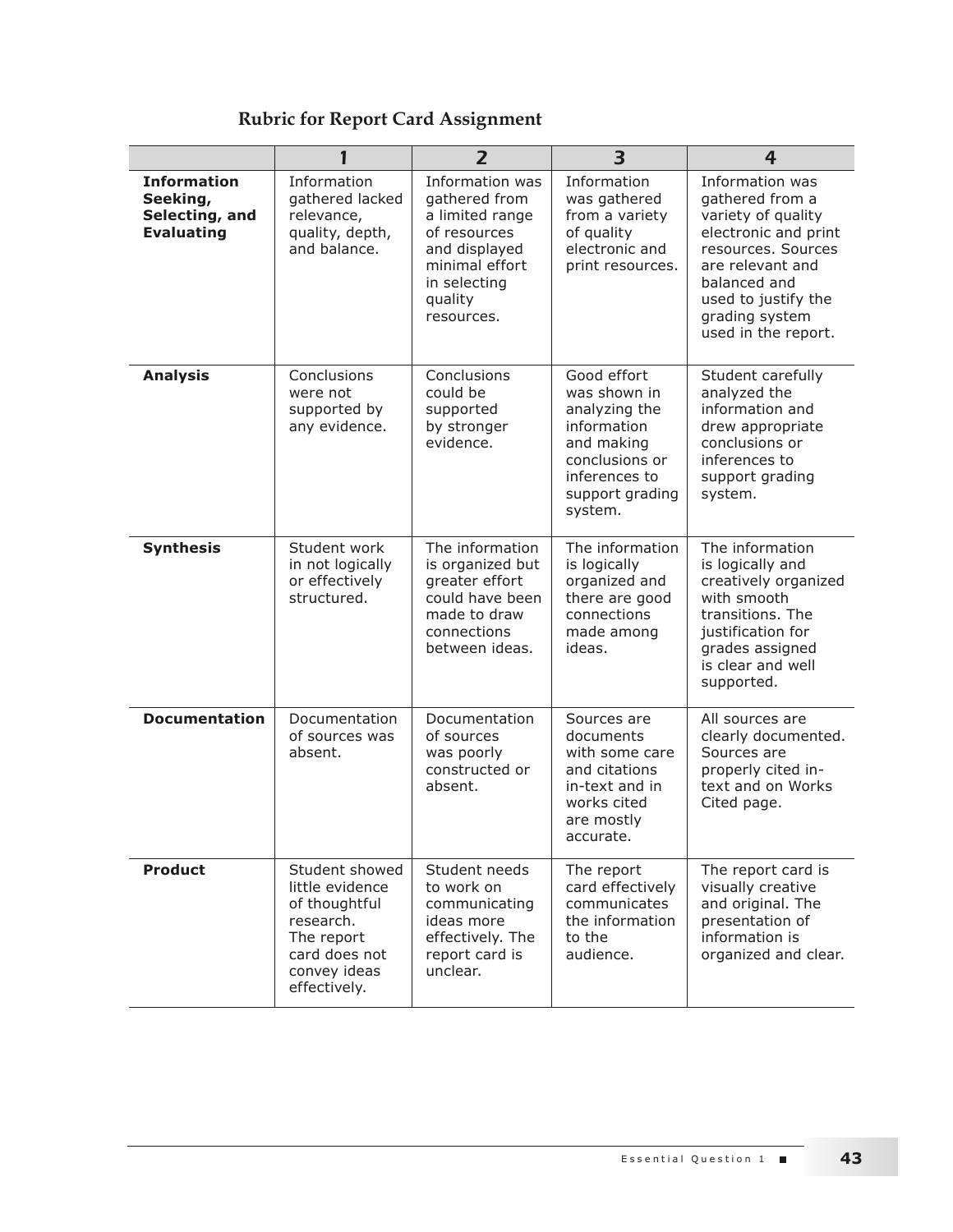Notes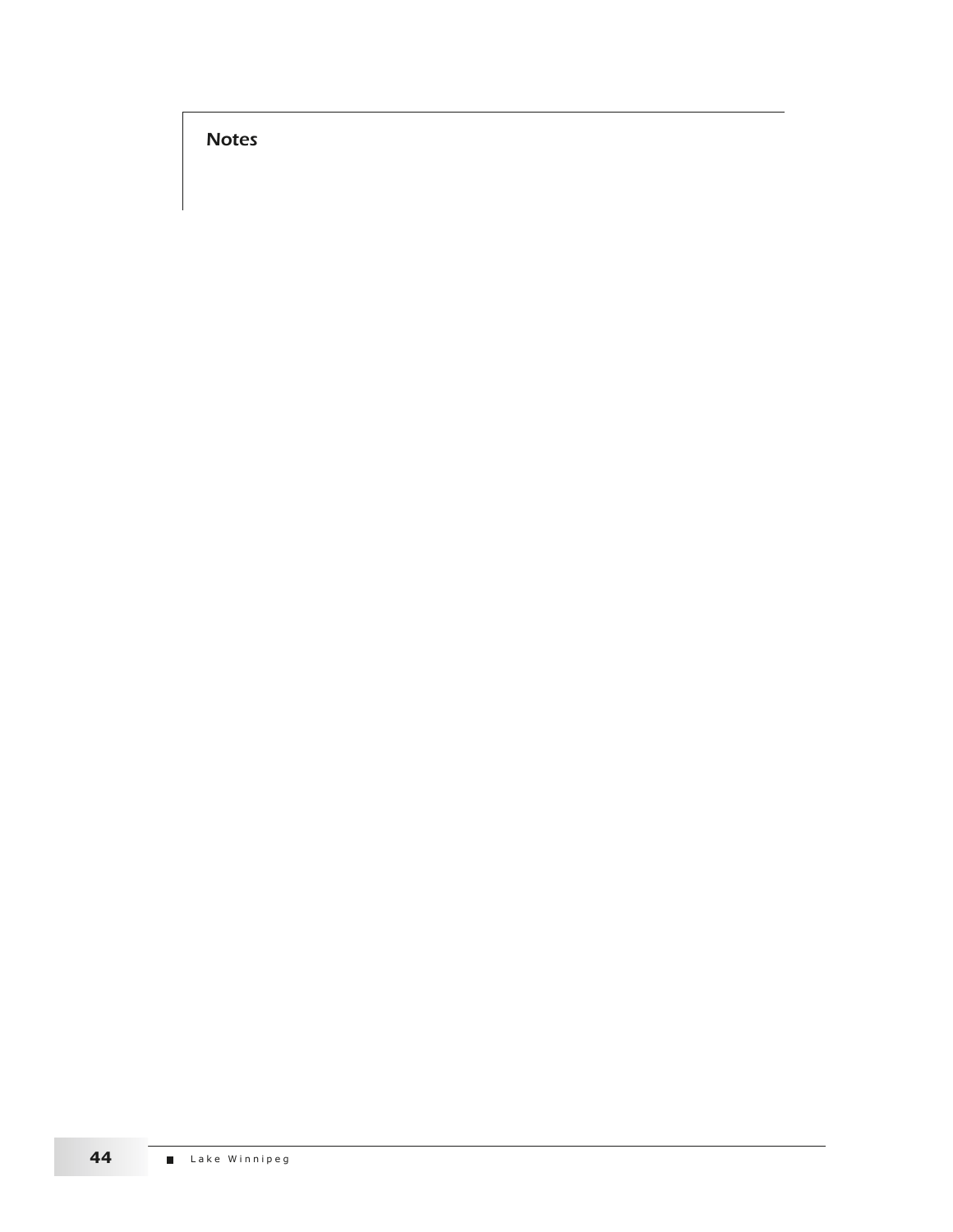#### **Student Handout: Portfolio Assignment: A Lake Winnipeg Report Card**

Since 1993, the Sierra Club of Canada has written a report card for the Canadian federal and provincial governments on commitments they made at the 1992 Earth Summit in Rio de Janeiro. In the case of the Sierra Club report card, the provinces are graded on their commitments to climate change and biodiversity (see <[www.sierraclub.ca/national/rio/](http://www.sierraclub.ca/national/rio/)>).

#### **Scenario**

The Lake Winnipeg Stewardship Board (LWSB) is currently designing a report card system to evaluate their commitment to improving the state of Lake Winnipeg. In its December 2006 publication *Reducing Nutrient Loading to Lake Winnipeg and Its Watershed: Our Collective Responsibility and Commitment to Action* (see <[www.lakewinnipeg.org/web/downloads/LWSB\\_](http://www.lakewinnipeg.
org/web/downloads/LWSB_December_2006_Report_3.pdf) [December\\_2006\\_Report\\_3.pdf](http://www.lakewinnipeg.
org/web/downloads/LWSB_December_2006_Report_3.pdf)>), the LWSB identified 38 sets of recommendations that need to be addressed in order to take care of Lake Winnipeg and its watershed. Manitoba Water Stewardship released this report on February 6th, 2007. The stewardship board, which is now responsible for monitoring how these recommendations are undertaken, will create a grading system that helps them monitor how effective they are in dealing with the recommendations that describe the health of the watershed, water quality, and the Lake Winnipeg ecosystem. It is your job to create a report card for the state of Lake Winnipeg using some of these recommendations. The report card will be based upon the parameters that you select as the most important indicators of watershed, water quality, and ecosystem health.

This assignment will be set up as a portfolio with a few mandatory entries. You will then provide evidence for the grades you assign each of the parameters you select to include in the report card.

In the following weeks, you will be looking at Lake Winnipeg from a watershed, water quality, and biological perspective, and explore different parameters for each of these approaches. After each approach is covered, you will be expected to develop grades for three different parameters that will then be included in a final report (a total of nine parameters must be included in the portfolio). Your final report will grade a minimum of three parameters each for watershed, water quality, and ecosystem health. For each grade assigned, you need to provide a summary description of the

*(continued)*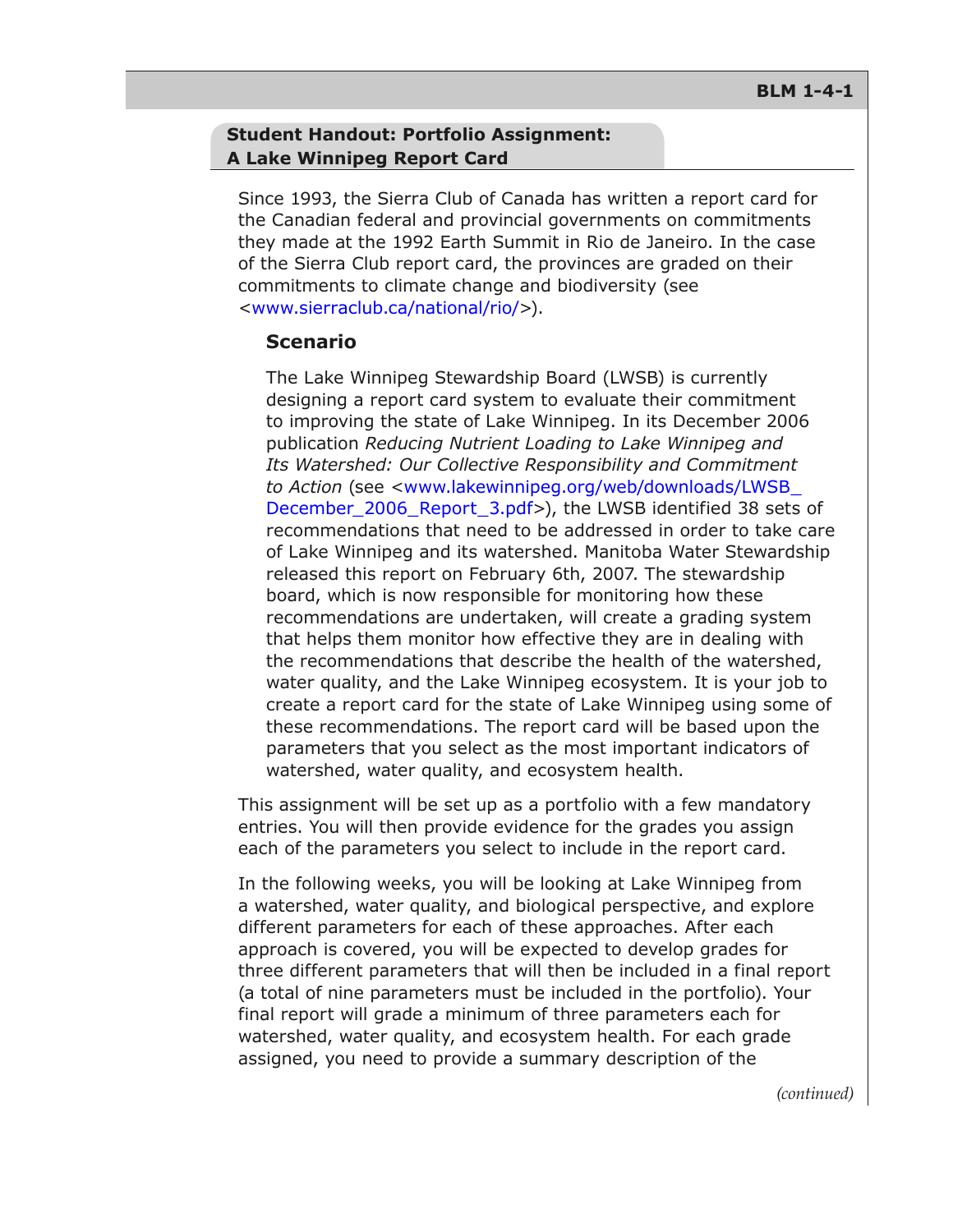#### **BLM 1-4-1 (continued)**

parameter and a justification for the grade by using classroom‑obtained data, experiments conducted on your own, and/ or readings, articles, or interviews.

You may be required to create a presentation or bulletin board that outlines your report and the grading system you used.

#### **Portfolio Layout**

For an outline of all the entries required for the portfolio, see Table 1.

For the initial entries into your portfolio, you will explore the physical geography of Lake Winnipeg by creating five different maps.

Go to the Atlas of Canada website (see

[<http://atlas.nrcan.gc.ca/site/english/index.html](http://http://atlas.nrcan.gc.ca/site/english/index.html)>). Using the site's hydrology section (which is a subsection of Environment), you will be able to identify your drainage basin and create thematic maps for any of the following:

- Drainage Basins Map
- Watersheds Map
- Physical Components of Watersheds Map
- **Human Components of Watersheds Map**
- **Current Water Levels Map**

Using this information, create the first five entries of the Lake Winnipeg portfolio assignment. For each entry, discuss your findings in small groups.

#### Table 1: Portfolio Requirements

| Entry | Map                                                       | Small Group<br><b>Discussion</b>                                                                                                                                                                                  | <b>Individual Entry</b>                                                                                                                                                                  |
|-------|-----------------------------------------------------------|-------------------------------------------------------------------------------------------------------------------------------------------------------------------------------------------------------------------|------------------------------------------------------------------------------------------------------------------------------------------------------------------------------------------|
|       | Map showing Lake<br>Winnipeg watershed/<br>drainage basin | When looking at the<br>size of the watershed/<br>drainage basin,<br>discuss the challenges<br>that governments,<br>researchers, and<br>water stewards have in<br>monitoring pollutants<br>entering Lake Winnipeg. | Reflect on the group<br>discussion and provide<br>a personal view of the<br>most difficult challenges<br>water stewards will have<br>in monitoring pollutants<br>entering Lake Winnipeg. |
|       |                                                           |                                                                                                                                                                                                                   | (continued)                                                                                                                                                                              |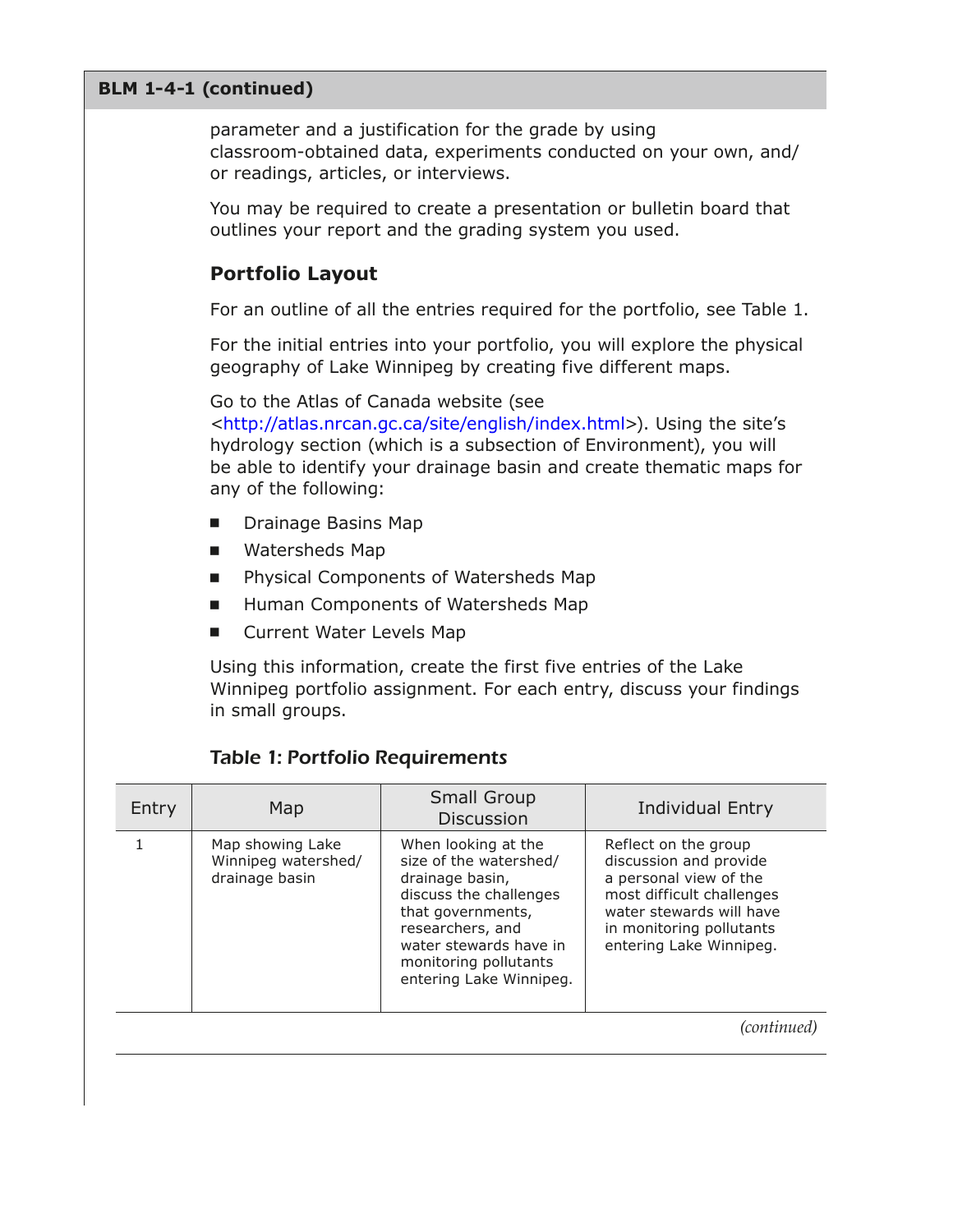# **BLM 1-4-1 (continued)**

| Entry     | Map                                                                                                                                                 | <b>Small Group</b><br><b>Discussion</b>                                                                                                                                       | <b>Individual Entry</b>                                                                                                                                                                  |
|-----------|-----------------------------------------------------------------------------------------------------------------------------------------------------|-------------------------------------------------------------------------------------------------------------------------------------------------------------------------------|------------------------------------------------------------------------------------------------------------------------------------------------------------------------------------------|
| 2         | Relief map of the land<br>surrounding the entire<br>lake or a section<br>of the lake. Draw<br>drainage arrows onto<br>the map.                      | When looking at the<br>topography of Lake<br>Winnipeg and the<br>drainage, discuss the<br>challenges to monitoring<br>and preventing<br>pollutants from entering<br>the lake. | Reflect on the group<br>discussion and provide<br>a personal view of the<br>most difficult challenges<br>water stewards will have<br>in monitoring pollutants<br>entering Lake Winnipeg. |
| 3         | Select two other maps<br>under the physical<br>components of the<br>watershed.                                                                      | Discuss how the<br>physical components of<br>the lake may affect the<br>way we can take care of<br>the lake.                                                                  | Summarize or discuss how<br>the two physical components<br>affect the way we take care<br>of the lake.                                                                                   |
| 4         | Human components<br>of the watershed:<br>create a map of the<br>agricultural areas in<br>the watershed.                                             | Discuss how the<br>distribution of<br>agricultural activity can<br>affect the lake and the<br>challenges to looking<br>after Lake Winnipeg.                                   | Reflect on the group<br>discussion and suggest some<br>possible way to reduce the<br>impacts of agriculture on the<br>Lake Winnipeg watershed.                                           |
| 5         | Select two other maps<br>under the human<br>components in the<br>watershed.                                                                         | Discuss how these<br>human components<br>of the watershed may<br>affect the way we can<br>take care of the lake.                                                              | Summarize or discuss how<br>the two additional human<br>components affect the way<br>we take care of the lake.                                                                           |
| $6 - 8$   | Provide at least three<br>entries identifying the<br>parameters for the<br>watershed that will<br>be indicators for the<br>report card.             |                                                                                                                                                                               | In these entries, include<br>research, experiments,<br>interviews, etc., that were<br>conducted to explore the<br>parameters further.                                                    |
| $9 - 11$  | Provide at least three<br>entries identifying the<br>parameters for the<br>chemistry of the lake<br>that will be indicators<br>for the report card. |                                                                                                                                                                               | In these entries, include<br>research, experiments,<br>interviews, etc., that were<br>conducted to explore the<br>parameters further.                                                    |
| $12 - 14$ | Provide at least three<br>entries identifying the<br>parameters for the<br>biology of the lake<br>that will be indicators<br>for the report card.   |                                                                                                                                                                               | In these entries include<br>research, experiments,<br>interviews etc. that were<br>conducted to explore the<br>parameters further                                                        |
| 15        | Report card                                                                                                                                         |                                                                                                                                                                               | Provide a summarized<br>account of the watershed and<br>the chemical and biological<br>parameters examined, and<br>give each a grade.                                                    |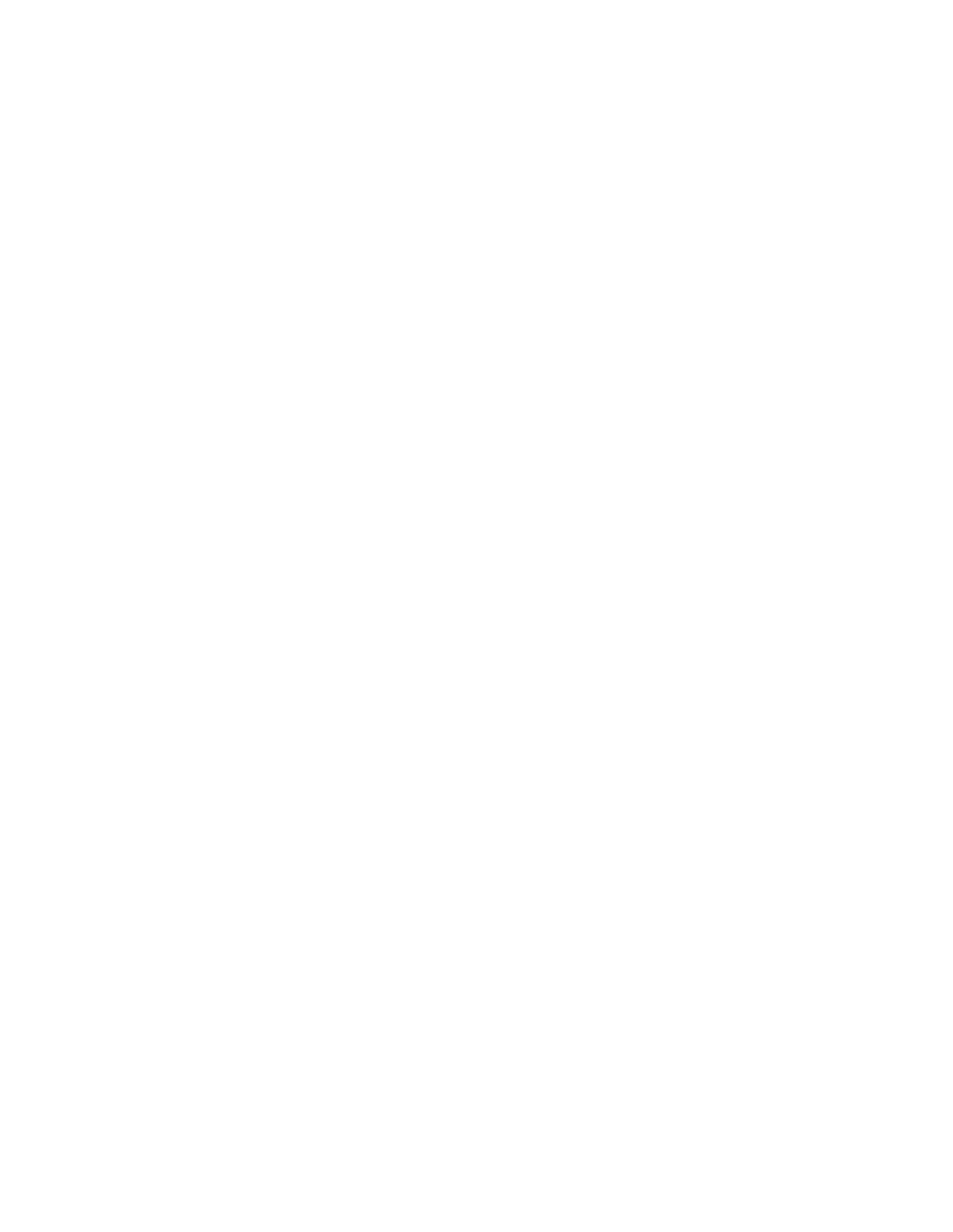#### **BLM 1-4-2**

#### Sample Entry:



Source: Reproduced from [<www.ec.gc.ca](http://www.ec.gc.ca)> under the terms for non-commercial reproduction as cited therein.

#### The Hudson Watershed

The Lake Winnipeg watershed is almost one million square kilometres. Over six million people live in this area, stretching from the Rocky Mountains across the prairies, its wetlands, and the taiga. It is an area of enormous human activity. Human population numbers and the resulting human activities, such as agriculture, make up just part of the many challenges that water stewards face.

As the watershed crosses First Nations territories, four provinces, and four US states, monitoring the incoming water is an issue. Also, water is a provincially controlled resource. As such, the quality and care are causes for concern, as watersheds flow through and are not regulated by political boundaries.